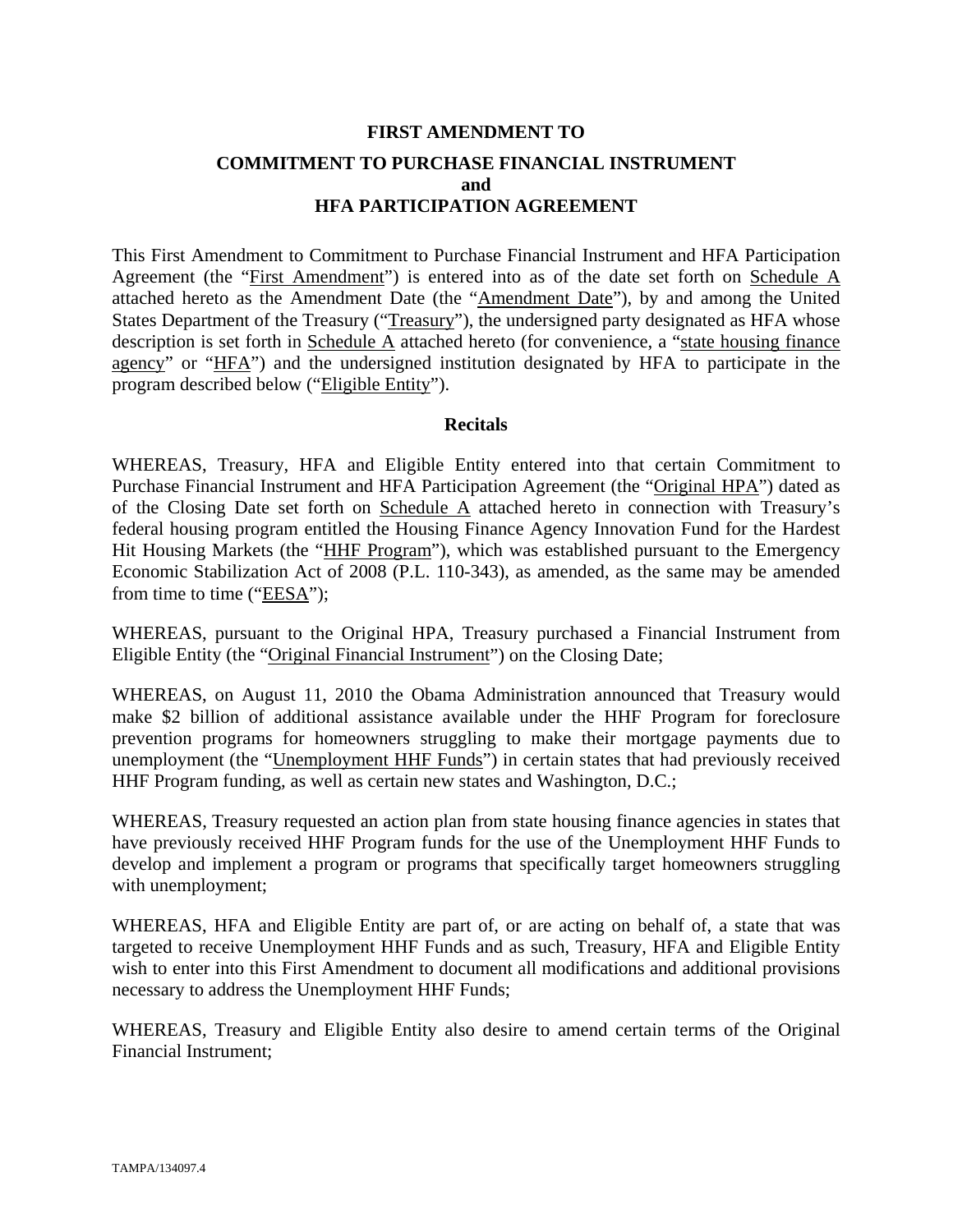Accordingly, in consideration of the representations, warranties, and mutual agreements set forth herein and for other good and valuable consideration, the receipt and sufficiency of which are hereby acknowledged, Treasury, HFA and Eligible Entity agree as follows.

# **Agreement**

# **1. Amendments**

A. Definitions. All references in the Original HPA to the "Agreement" shall mean the Original HPA, as amended by this First Amendment; all references in the Original HPA to the "Financial Instrument" shall mean the Amended and Restated Financial Instrument in the form attached to this First Amendment as Exhibit A; all references in the Original HPA to the "Capital Draw Request" shall mean the Capital Draw Request in the form attached to this First Amendment as Exhibit C; and all references in the Original HPA to Schedules A, B or C shall mean the Schedules A, B or C attached to this First Amendment. All references herein to the "HPA" shall mean the Original HPA, as amended by this First Amendment.

B. Unemployment Programs. The following additional language shall be added to Section 3.A. of the Original HPA:

"No Capital Draw for funds in excess of the amount indicated on Schedule A attached hereto as Portion of Program Participation Cap Representing Original HHF Funds shall be permissible for (i) Services that do not Qualify as an Unemployment Program, as indicated in the applicable Service Schedule, without the approval of Treasury, or (ii) Permitted Expenses."

C. Schedule A. Schedule A attached to the Original HPA is hereby deleted in its entirety and replaced with Schedule A attached to this First Amendment.

D. Schedule B. Schedule B attached to the Original HPA is hereby deleted in its entirety and replaced with Schedule B attached to this First Amendment.

E. Schedule C. Schedule C attached to the Original HPA is hereby deleted in its entirety and replaced with Schedule C attached to this First Amendment.

F. Exhibit A. Exhibit A attached to the Original HPA is hereby deleted in its entirety and replaced with **Exhibit A** attached to this First Amendment.

G. Exhibit C. Exhibit C attached to the Original HPA is hereby deleted in its entirety and replaced with **Exhibit C** attached to this First Amendment.

# **2. Substitution of Financial Instrument**

Eligible Entity shall deliver to Treasury on the date hereof an Amended and Restated Financial Instrument in the form attached to this First Amendment as Exhibit A. By executing this First Amendment, Treasury, HFA and Eligible Entity authorize The Bank of New York Mellon to cancel the Original Financial Instrument against delivery of such Amended and Restated Financial Instrument and direct The Bank of New York Mellon to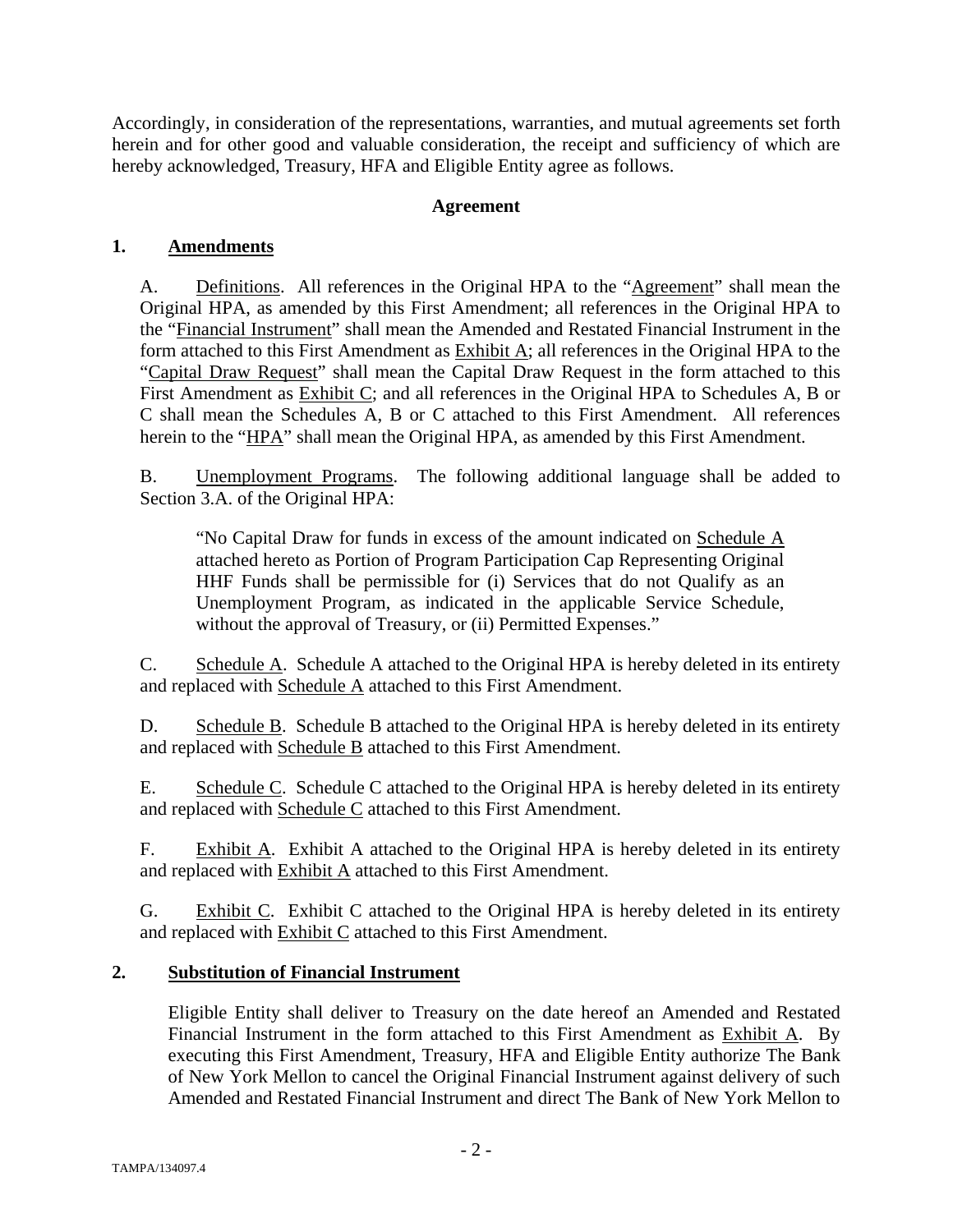return the cancelled Original Financial Instrument to (or at the direction of) the Eligible Entity.

# **3. Representations, Warranties and Covenants**

A. HFA and Eligible Entity. HFA and Eligible Entity, each for itself, make the following representations, warranties and covenants to Treasury and the truth and accuracy of such representations and warranties and compliance with and performance of such covenants are continuing obligations of HFA and Eligible Entity, each as to itself. In the event that any of the representations or warranties made herein cease to be true and correct or HFA or Eligible Entity breaches any of its covenants made herein, HFA or Eligible Entity, as the case may be, agrees to notify Treasury immediately and the same shall constitute an Event of Default under the HPA.

(1) HFA and Eligible Entity each hereby covenants and agrees that no funds in excess of the amount indicated on Schedule A attached hereto as Portion of Program Participation Cap Representing Original HHF Funds shall be used (i) to fund Services performed by Eligible Entity that do not Qualify as an Unemployment Program, as indicated in the applicable Service Schedule, or (ii) for Permitted Expenses.

(2) HFA and Eligible Entity each hereby certifies, represents and warrants as of the date hereof that each of the representations and warranties of HFA or Eligible Entity, as applicable, contained in the HPA are true, correct, accurate and complete in all material respects as of the date hereof. All covenants of HFA or Eligible Entity, as applicable, contained in the HPA shall remain in full force and effect and neither HFA, nor Eligible Entity is in breach of any such covenant.

(3) Eligible Entity has the full corporate power and authority to enter into, execute, and deliver this First Amendment, the Amended and Restated Financial Instrument and any other closing documentation delivered to Treasury in connection with this First Amendment or the Amended and Restated Financial Instrument, and to perform its obligations hereunder and thereunder.

(4) HFA has the full legal power and authority to enter into, execute, and deliver this First Amendment and any other closing documentation delivered to Treasury in connection with this First Amendment, and to perform its obligations hereunder and thereunder.

# **4. Miscellaneous**

A. The recitals set forth at the beginning of this First Amendment are true and accurate and are incorporated herein by this reference.

B. Capitalized terms used but not defined herein shall have the meanings ascribed to them in the HPA.

C. Any provision of the HPA that is determined to be prohibited or unenforceable in any jurisdiction shall, as to such jurisdiction, be ineffective to the extent of such prohibition or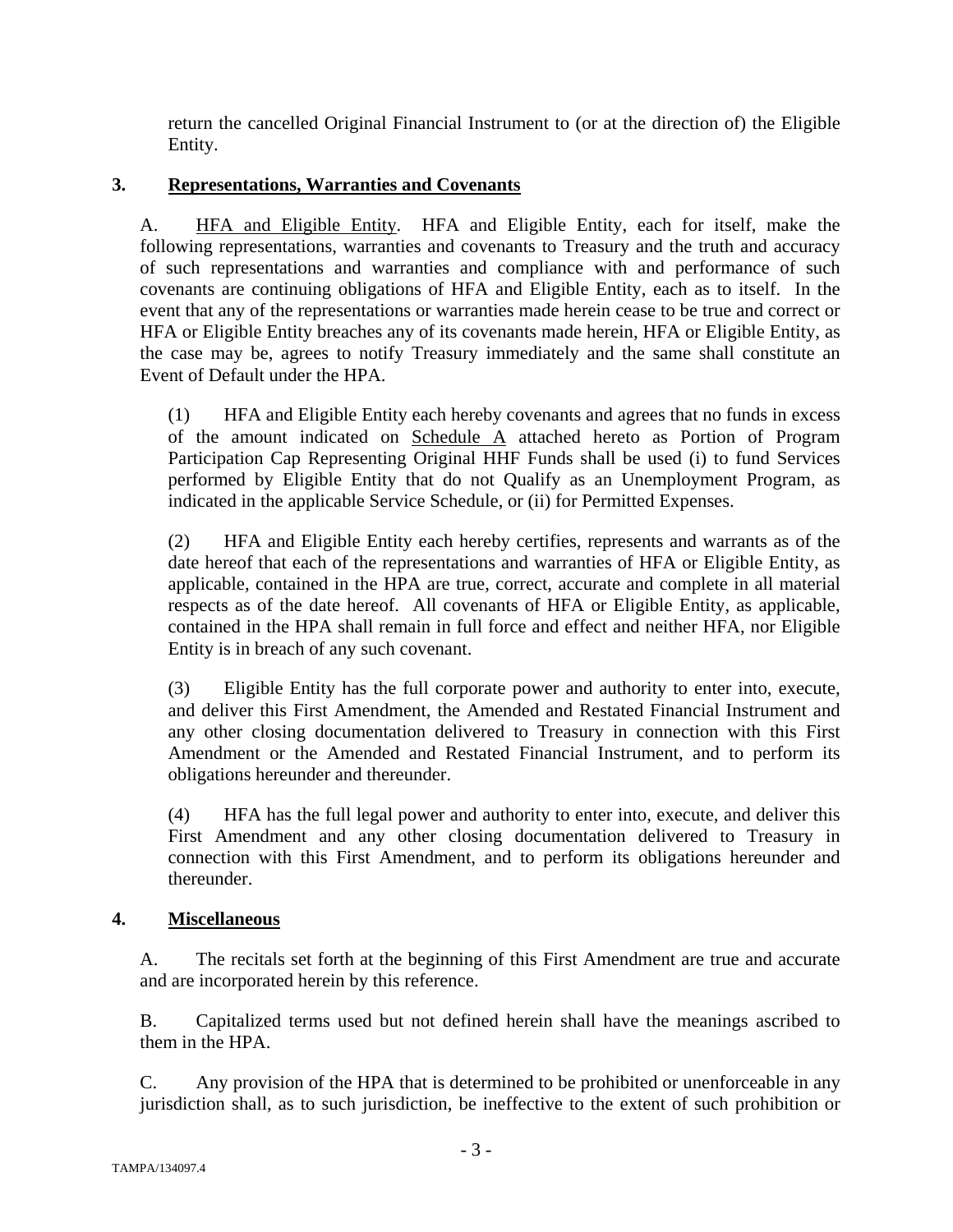unenforceability without invalidating the remaining provisions of the HPA, and no such prohibition or unenforceability in any jurisdiction shall invalidate such provision in any other jurisdiction.

D. This First Amendment may be executed in two or more counterparts (and by different parties on separate counterparts), each of which shall be deemed an original, but all of which together shall constitute one and the same instrument. Facsimile or electronic copies of this First Amendment and the Amended and Restated Financial Instrument shall be treated as originals for all purposes.

# [SIGNATURE PAGE FOLLOWS; REMAINDER OF PAGE INTENTIONALLY LEFT BLANK]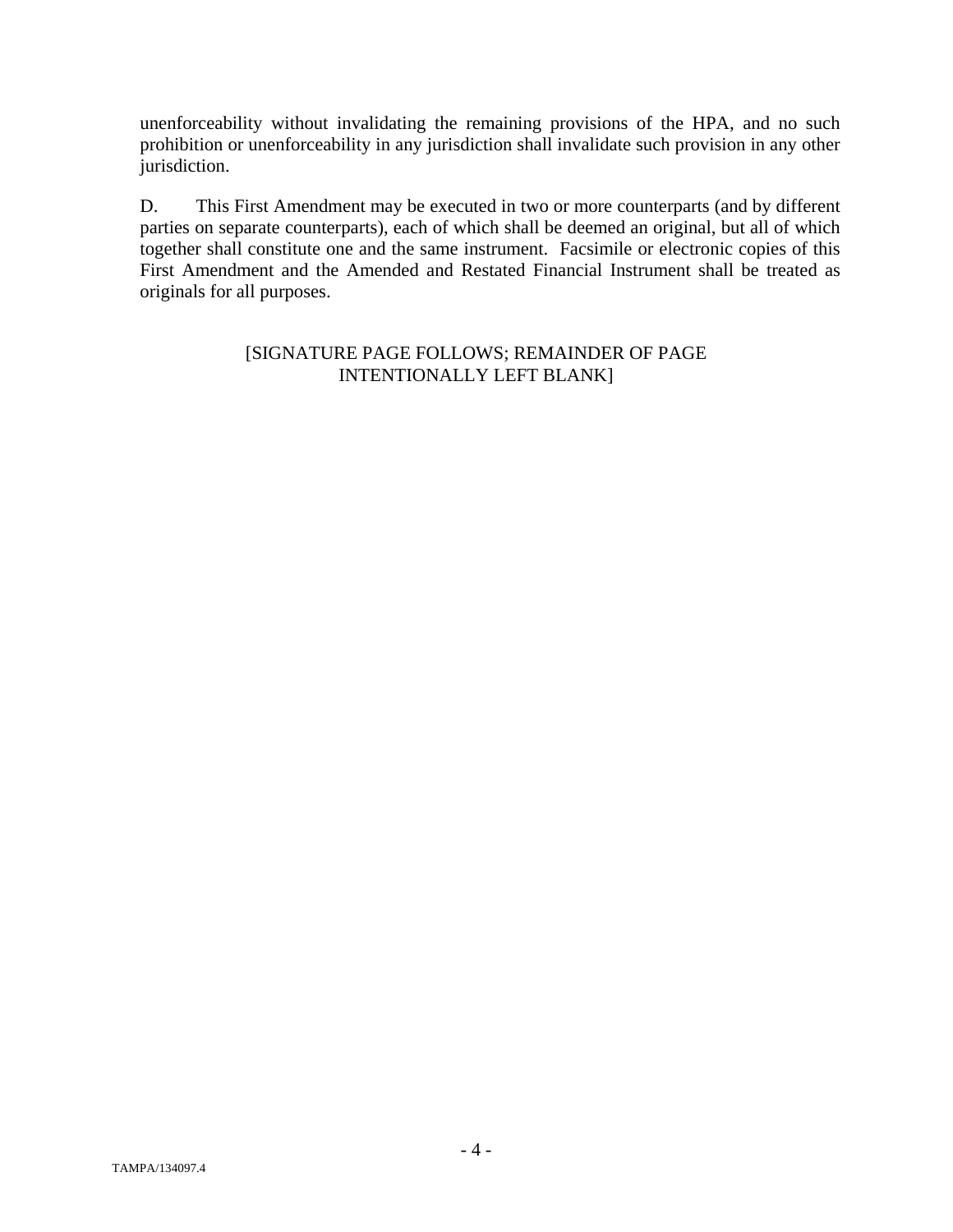**In Witness Whereof**, HFA, Eligible Entity and Treasury by their duly authorized officials hereby execute and deliver this First Amendment to Commitment to Purchase Financial Instrument and HFA Participation Agreement as of the Amendment Date.

## **HFA**: **TREASURY**:

NEVADA HOUSING DIVISION UNITED STATES DEPARTMENT OF THE **TREASURY** 

By:  $/s/$  Charles L. Horsey, III By: Name: Charles L. Horsey, III Name: Herbert M. Allison, Jr. Title: Administrator Title: Assistant Secretary for

Financial Stability

#### **ELIGIBLE ENTITY**:

NEVADA AFFORDABLE HOUSING ASSISTANCE CORPORATION

By: /s/ Lon A. DeWeese Name: Lon A. DeWeese Title: Secretary/Treasurer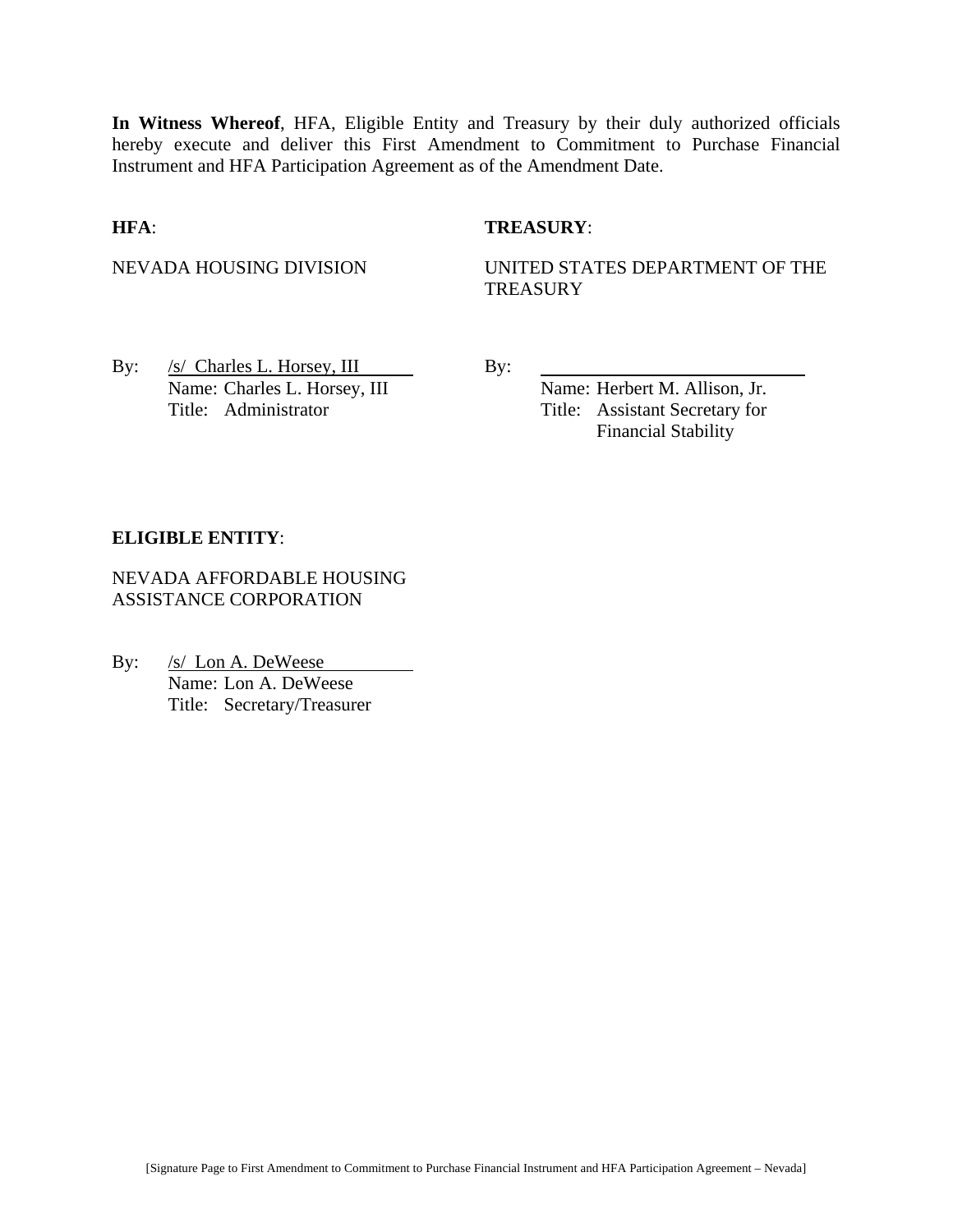**In Witness Whereof,** HFA, Eligible Entity and Treasury by their duly authorized officials hereby execute and deliver this First Amendment to Commitment to Purchase Financial Instrument and HFA Participation Agreement as of the Amendment Date.

#### **HFA:**

#### **TREASURY:**

NEVADA HOUSING DIVISION

UNITED STATES DEPARTMENT OF THE **TREASURY** 

By:

Name: Charles L. Horsey, **III** Title: Administrator

By:

Name: Herbert M. Allison, **Jr.**

Title: Assistant Secretary for Financial Stability

#### **ELIGIBLE ENTITY:**

NEVADA AFFORDABLE HOUSING ASSISTANCE CORPORATION

By:

Name: Lon A. DeWeese Title: Secretary/Treasurer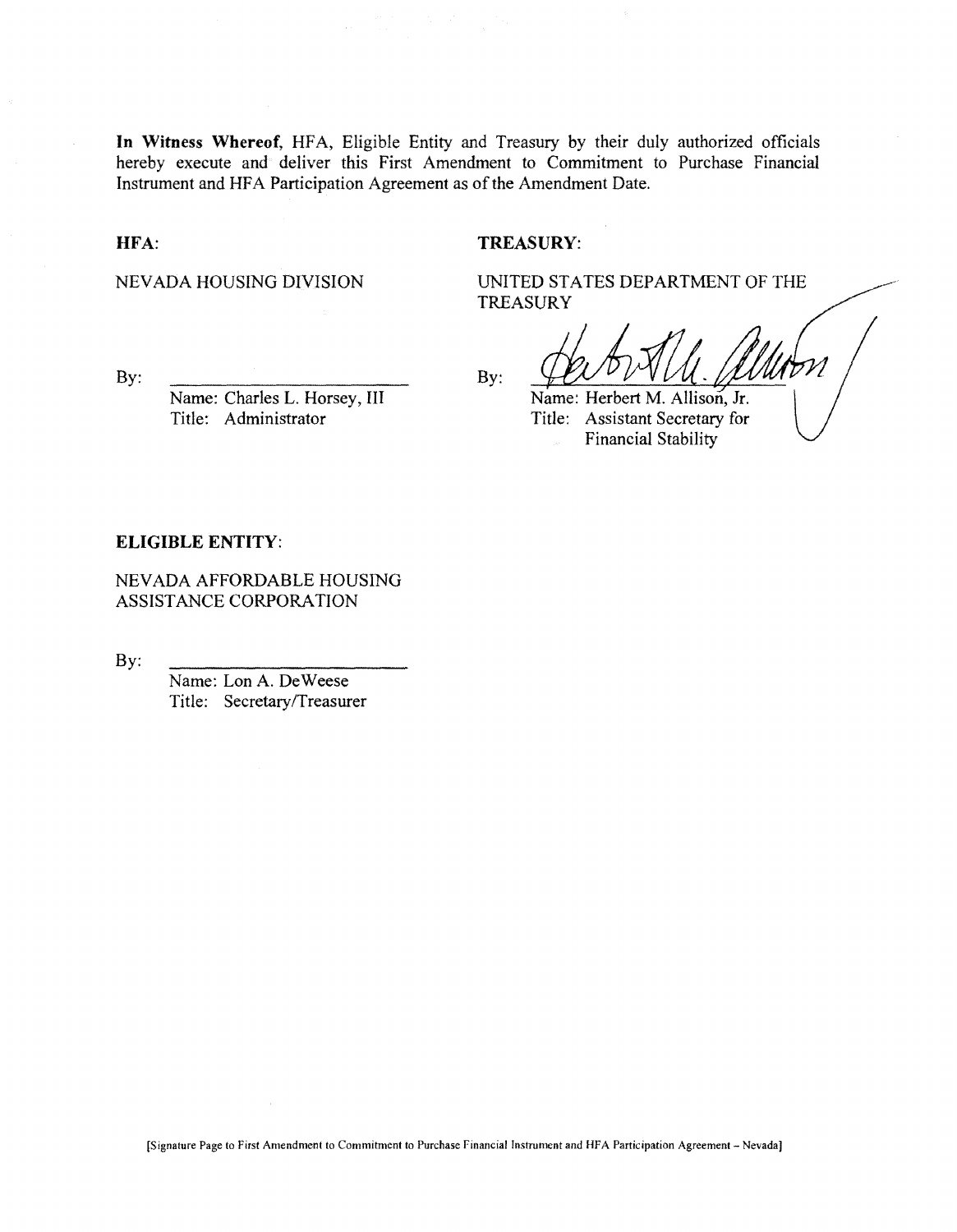# **EXHIBITS AND SCHEDULES**

- Exhibit A Form of Amended and Restated Financial Instrument<br>Exhibit C Form of Capital Draw Request
- Exhibit C Form of Capital Draw Request<br>Schedule A Basic Information
- Schedule A Basic Information<br>Schedule B Service Schedules
- Service Schedules
- Schedule C Permitted Expenses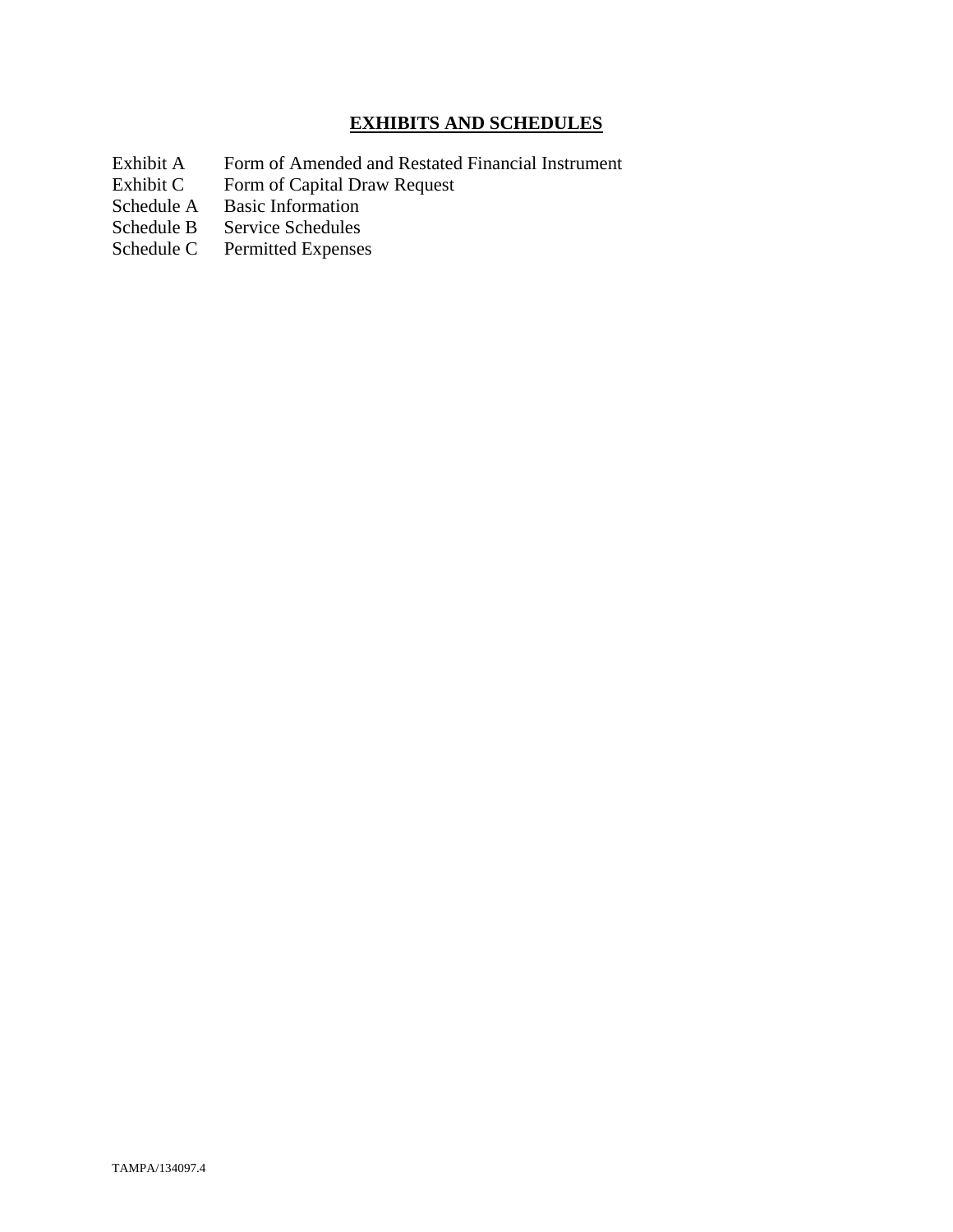# **EXHIBIT A**

## **FORM OF AMENDED AND RESTATED FINANCIAL INSTRUMENT**

This Amended and Restated Financial Instrument is delivered by the undersigned party ("Eligible Entity") as provided in Section 1 of the Commitment to Purchase Financial Instrument and HFA Participation Agreement dated as of the Effective Date, as modified by that certain First Amendment to Commitment to Purchase Financial Instrument and HFA Participation Agreement, dated as of the Amendment Date (together, the "Agreement"), by and among the United States Department of the Treasury ("Treasury"), the party designated as HFA in the Agreement ("HFA") and Eligible Entity. This Amended and Restated Financial Instrument is effective as of the Amendment Date. All of the capitalized terms that are used but not defined herein shall have the meanings ascribed to them in the Agreement.

## **Recitals**

WHEREAS, Eligible Entity executed and delivered that certain Financial Instrument dated as of the Effective Date to Treasury ("Original Financial Instrument");

WHEREAS, Treasury and Eligible Entity desire to amend certain terms of the Original Financial Instrument regarding repayment of the Purchase Price, which were clarified after the Closing Date and to provide consistent terms for all states receiving HHF Program funds;

Accordingly, for good and valuable consideration, the receipt and sufficiency of which are hereby acknowledged, Eligible Entity agrees as follows:

- 1. Eligible Entity Obligation; Purchase Price Consideration.
	- (a) Eligible Entity shall perform all Services described in the Service Schedules in consideration for the Purchase Price described in subsection (b) below, in accordance with the terms and conditions of the Agreement, to the satisfaction of Treasury. The conditions precedent to the payment by Treasury of the Purchase Price with respect to the Services are set forth in Section 3(B) of the Agreement.
	- (b) This Amended and Restated Financial Instrument is being purchased by Treasury pursuant to Section 3 of the Agreement through the payment by Treasury of various payments referred to collectively in the Agreement as the "Purchase Price" (which Purchase Price includes payments made by Treasury under the Original Financial Instrument). This Amended and Restated Financial Instrument is being purchased by Treasury in connection with Eligible Entity's participation in the Housing Finance Agency Innovation Fund for the Hardest Hit Housing Markets program (the "HHF Program") created under the Emergency Economic Stabilization Act of 2008 (P.L. 110-343), as amended, as the same may be amended from time to time ("EESA").
- 2. Repayment of Purchase Price. In the event a recipient of HHF Program funds repays any or all of the funds received from Eligible Entity in connection with the Services, Eligible Entity shall use such funds as follows: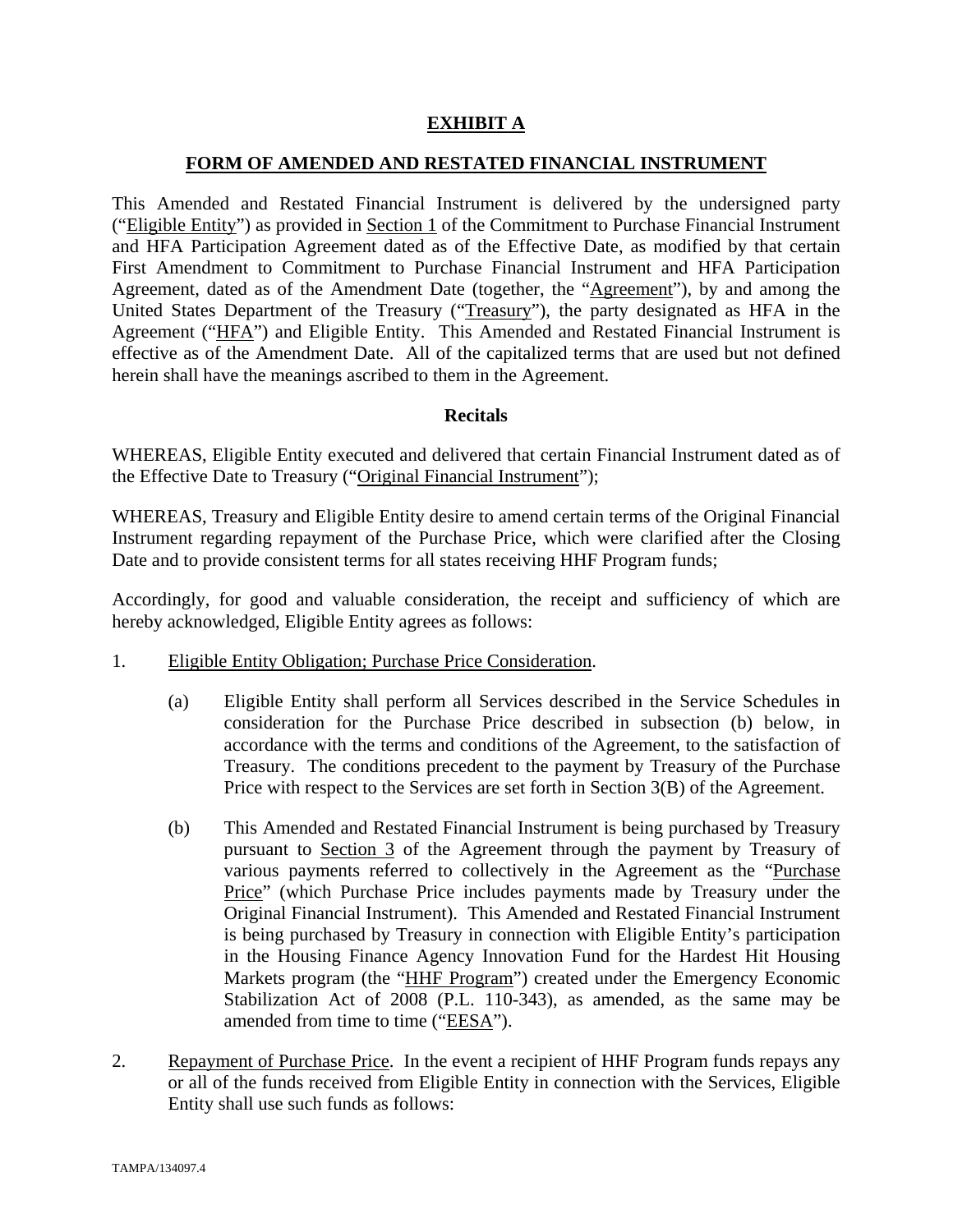- (a) First, if such funds are repaid on or prior to December 31, 2017, Eligible Entity may use such repaid funds to continue to provide Services to other eligible homeowners up to and including December 31, 2017 or retain such repaid funds to fund the Permitted Expenses to the extent the full amount as indicated on Schedule C to the Agreement has not been drawn from Treasury pursuant to Section 3(A) of the Agreement. Any repaid funds retained by Eligible Entity to fund Permitted Expenses shall correspondingly reduce the amount that Eligible Entity may draw from Treasury pursuant to Section  $3(A)$  of the Agreement to fund Permitted Expenses.
- (b) Second, if such funds are repaid on or prior to December 31, 2017 and Eligible Entity is no longer providing the Services to new homeowners and the Permitted Expenses have been fully funded, then Eligible Entity shall remit such funds to Treasury, monthly on the 15th day of each month or first business day thereafter.
- (c) Third, if such funds are repaid after December 31, 2017, Eligible Entity shall remit such funds to Treasury, monthly on the  $15<sup>th</sup>$  day of each month or first business day thereafter.
- 3. Final Repayment. In the event Eligible Entity is holding any HHF Programs funds, including, but not limited to, excess cash and amounts on deposit in the administrative reserve, as of December 31, 2017, such funds shall be returned to Treasury or its designee prior to 1:00 p.m. Eastern Standard Time on December 31, 2017.
- 4. Security Interest. As security for the performance of the Services and the other obligations of Eligible Entity under the Agreement, as such obligations are evidenced in this Amended and Restated Financial Instrument, Eligible Entity has granted to Treasury a first lien priority security interest in the Depository Account and in any moneys, or investments, if any, held therein.
- 5. Representations, Warranties and Covenants. Eligible Entity represents and warrants that the representations and warranties set forth in the Agreement, on the date hereof, are, and on the date of each Capital Draw hereunder, shall be, true, correct, accurate and complete in all material respects. The truth and accuracy of such representations and warranties are continuing obligations of Eligible Entity. Additionally, all covenants of Eligible Entity set forth in Section 2 of the Agreement are incorporated herein by reference and Eligible Entity, on the date hereof, is not, and on the date of each Capital Draw hereunder, shall not be in breach of any such covenants. In the event that any of the representations or warranties made herein or in the Agreement cease to be true and correct, or the Eligible Entity breaches any of the covenants made herein or in the Agreement, Eligible Entity agrees to notify Treasury immediately and the same shall constitute an Event of Default hereunder.
- 6. Limitation of Liability

IN NO EVENT SHALL TREASURY, OR ITS OFFICERS, EMPLOYEES, AGENTS OR AFFILIATES BE LIABLE TO ELIGIBLE ENTITY WITH RESPECT TO THE SERVICES OR THE AGREEMENT, OR FOR ANY ACT OR OMISSION OCCURRING IN CONNECTION WITH THE FOREGOING, FOR ANY DAMAGES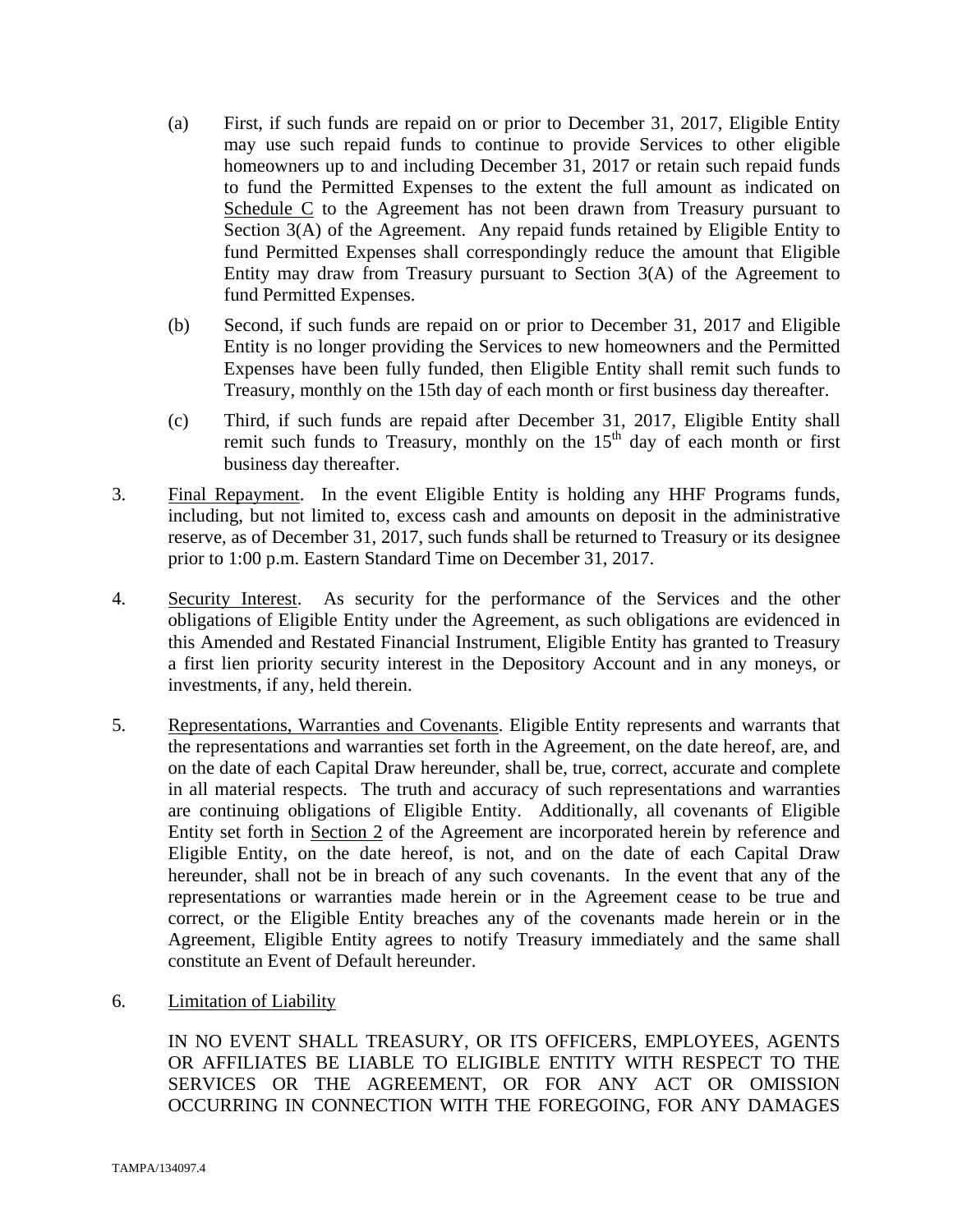OF ANY KIND, INCLUDING, BUT NOT LIMITED TO DIRECT DAMAGES, INDIRECT DAMAGES, LOST PROFITS, LOSS OF BUSINESS, OR OTHER INCIDENTAL, CONSEQUENTIAL, SPECIAL OR PUNITIVE DAMAGES OF ANY NATURE OR UNDER ANY LEGAL THEORY WHATSOEVER, EVEN IF ADVISED OF THE POSSIBILITY OF SUCH DAMAGES AND REGARDLESS OF WHETHER OR NOT THE DAMAGES WERE REASONABLY FORESEEABLE; PROVIDED, HOWEVER, THAT THIS PROVISION SHALL NOT LIMIT TREASURY'S OBLIGATION TO REMIT PURCHASE PRICE PAYMENTS TO ELIGIBLE ENTITY IN ACCORDANCE WITH THE AGREEMENT.

7. Indemnification

Eligible Entity agrees as set forth on Schedule E to the Agreement, which Schedule E is hereby incorporated into this Amended and Restated Financial Instrument by reference.

IN WITNESS WHEREOF, Eligible Entity hereby executes this Amended and Restated Financial Instrument on the date set forth below.

[INSERT FULL LEGAL NAME OF ELIGIBLE ENTITY]

By: Name: Title:

Date: \_\_\_\_\_\_\_\_\_\_\_\_ \_\_, 2010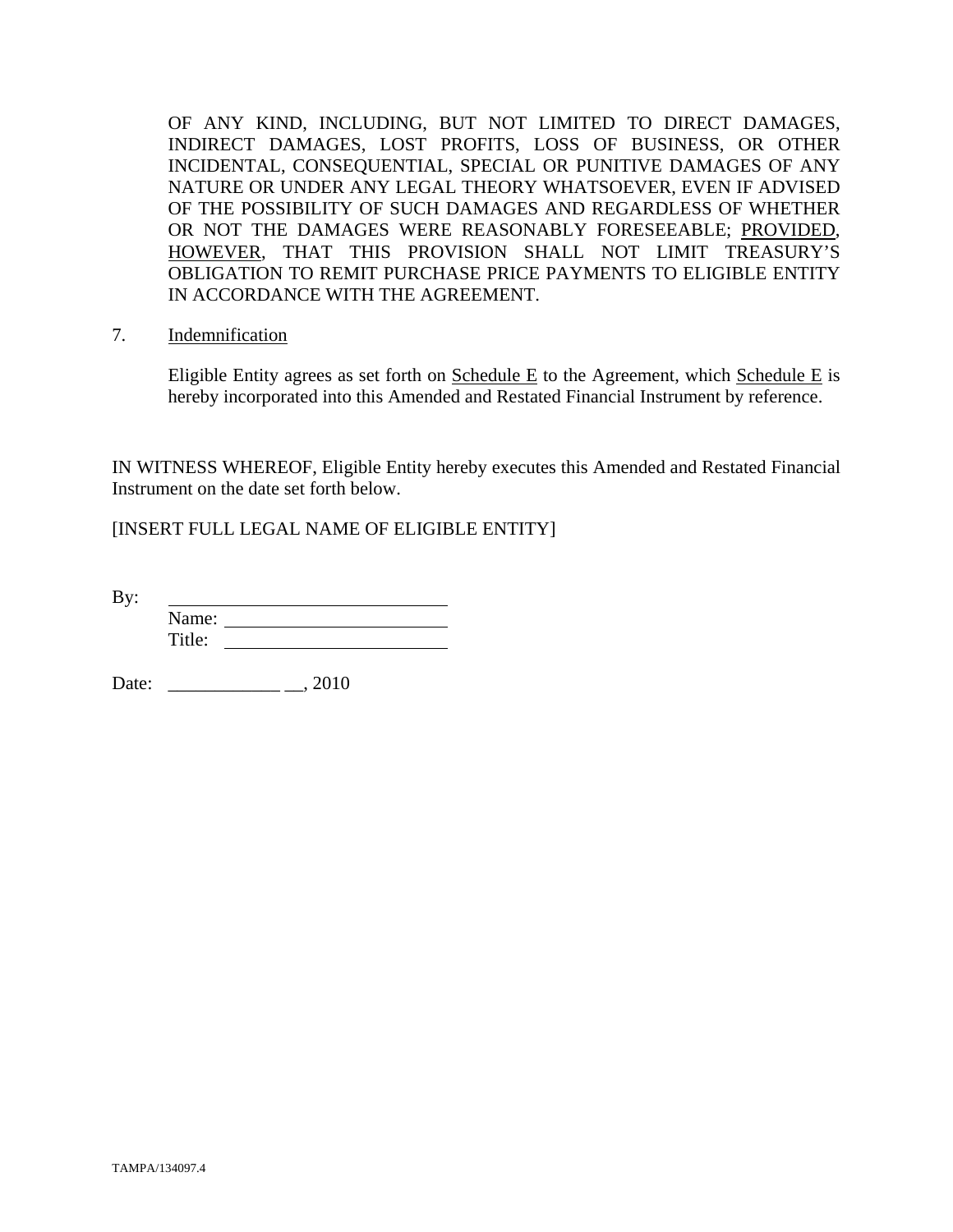## **EXHIBIT C**

## **FORM OF CAPITAL DRAW REQUEST NEVADA**

[insert date]

The Bank of New York Mellon tarpcppclosing@bnymellon.com Attn: Matthew Sabino

The United States Department of the Treasury OFSChiefCounselNotices@do.treas.gov HFAInnovation@do.treas.gov tarp.compliance@do.treas.gov Attention: HFA Hardest Hit Fund

Ladies/Gentlemen:

 Reference is made to the Commitment to Purchase Financial Instrument and HFA Participation Agreement dated as of the date set forth on Schedule A thereto (as amended, supplemented or otherwise modified and in effect from time to time, the "HPA") by and among [insert HFA name] ("HFA"), [insert Eligible Entity name] ("Eligible Entity") and the United States Department of the Treasury ("Treasury"). Reference is also made to the Financial Instrument dated the date set forth on Schedule A to the HPA delivered by Eligible Entity to Treasury (as amended, restated, supplemented or otherwise modified and in effect from time to time, the "Financial Instrument"). Capitalized terms used but not otherwise defined herein shall have the meaning given them in the HPA.

 In accordance with Section 3.A. of the HPA, the undersigned Eligible Entity hereby requests that The Bank of New York Mellon ("BNYM"), on behalf of Treasury, disburse the amounts set forth on the attached Capital Draw Schedule as a Capital Draw against the Purchase Price as described in the HPA to Eligible Entity on [insert date] (the "Funding Date").

 Eligible Entity hereby certifies to Treasury and BNYM, as of the date hereof and on the Funding Date, that:

- (a) no default or Event of Default has occurred and is continuing as of the date hereof and on the Funding Date [other than \_\_\_\_\_\_\_\_\_\_\_\_\_\_];
- (b) each of the representations and warranties made by Eligible Entity in the HPA and Financial Instrument are true and correct on and as of such date, as if made on and as of the date hereof and on the Funding Date [other than \_\_\_\_\_\_\_\_\_\_\_\_\_\_];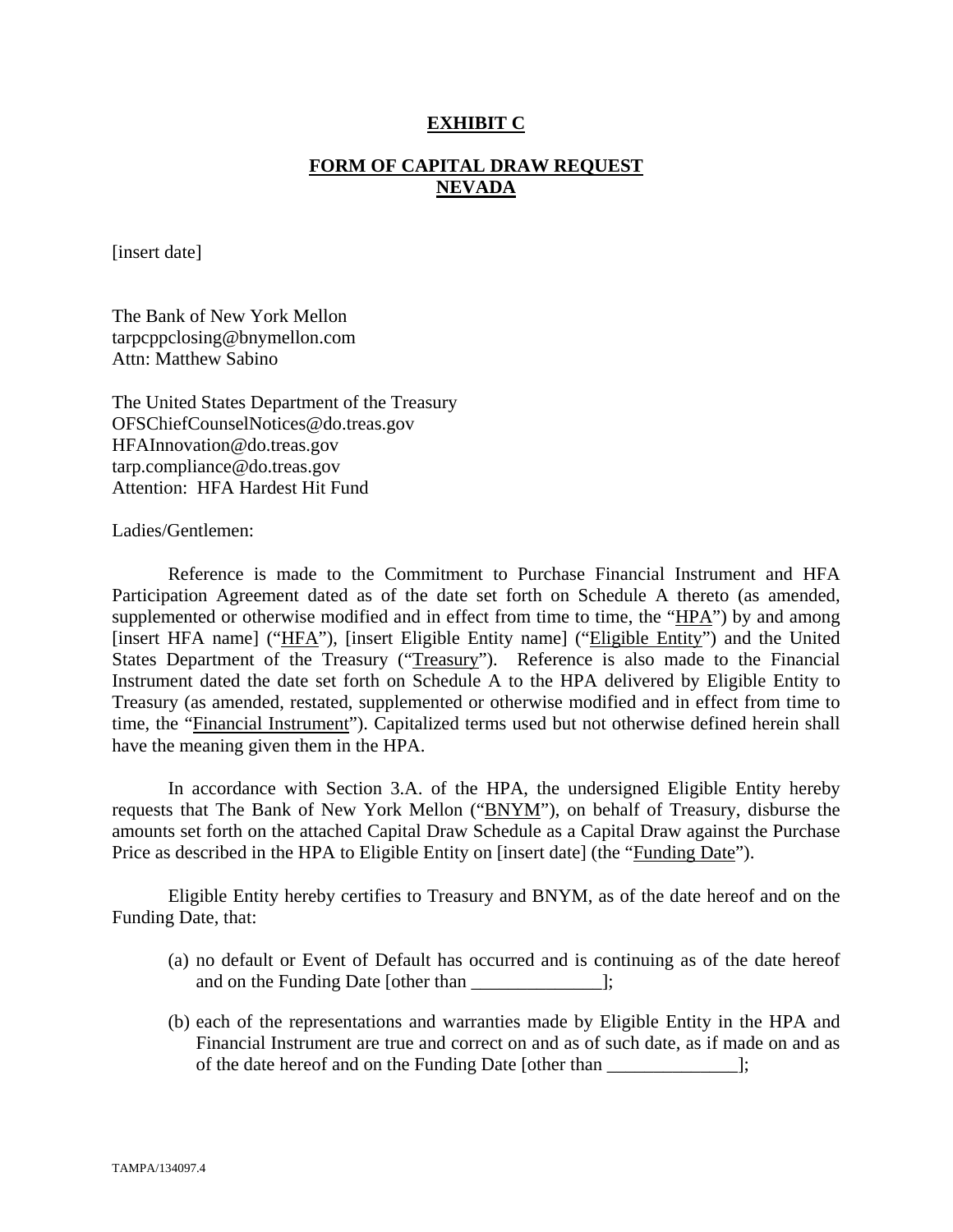- (c) Eligible Entity is in compliance with the covenants and other agreements set forth in the HPA and Financial Instrument, which shall remain in full force and effect [other than \_\_\_\_\_\_\_\_\_\_\_\_\_\_];
- (d) No portion of any prior Capital Draw and/or this Capital Draw in excess of the amount set forth on Schedule A to the HPA as Portion of Program Participation Cap Representing Original HHF Funds, have been or will be used to fund Services that do not Qualify as an Unemployment Program, as indicated in the applicable Service Schedule, or Permitted Expenses.
- (e) all data and information set forth in this Capital Draw Request, including the Capital Draw Schedule, is true and correct in all respects; and
- (f) to our knowledge, there have been no Acts of Bad Faith by any HHF Recipient [other than \_\_\_\_\_\_\_\_\_\_\_\_\_\_].

 In the event that any part of the certification made herein is discovered not to be true and correct after the date hereof, Eligible Entity shall notify Treasury immediately.

Nevada Affordable Housing Assistance Corporation

[Name of Authorized Official] [Title of Authorized Official]

 $\overline{a}$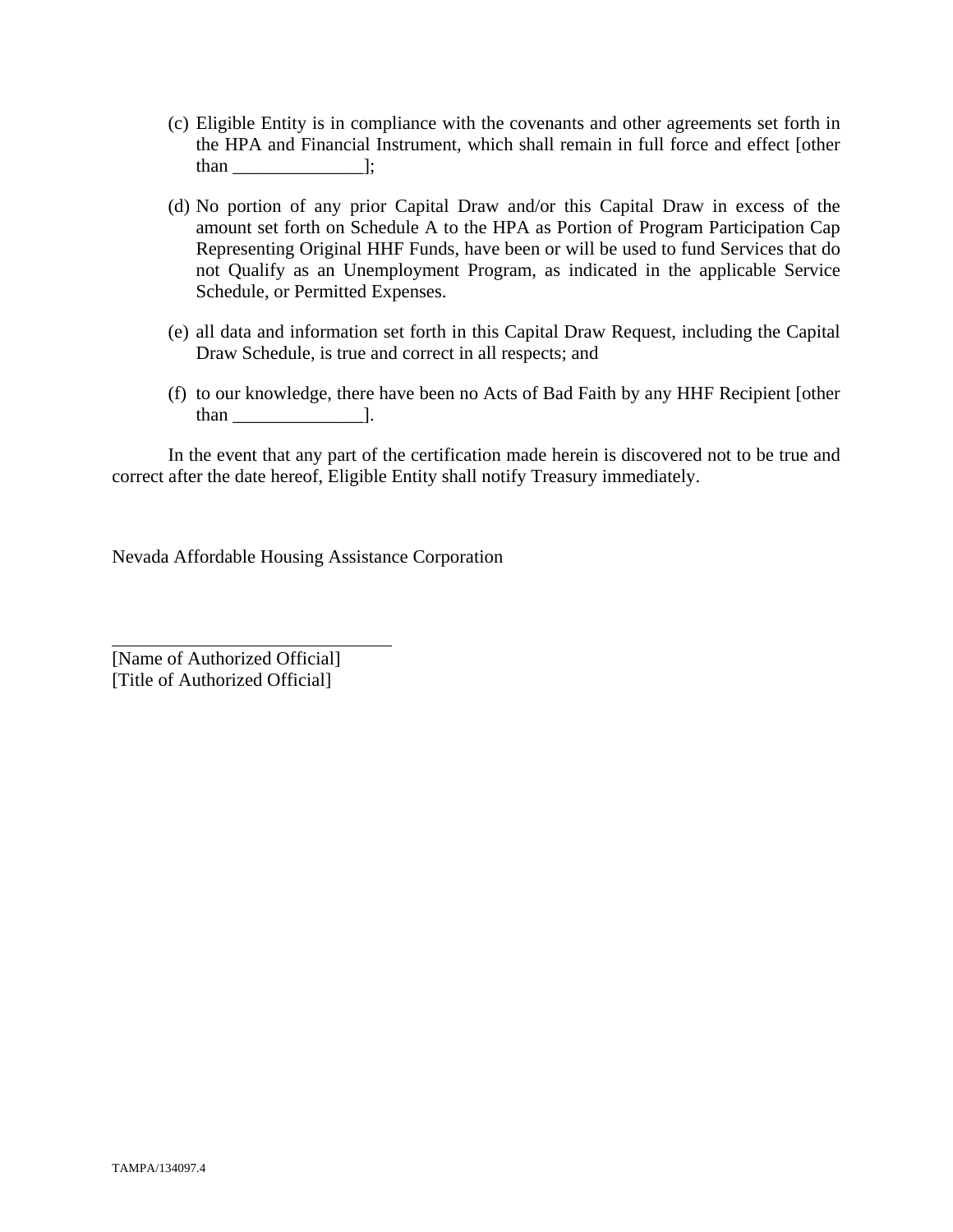# **CAPITAL DRAW SCHEDULE**

| Capital Draw Request for:                                                                                                  |               |
|----------------------------------------------------------------------------------------------------------------------------|---------------|
| [] Program                                                                                                                 | \$            |
| ] Program                                                                                                                  | $\mathcal{S}$ |
| [ Program                                                                                                                  | \$            |
| Permitted Administrative Expenses                                                                                          | \$            |
| <b>Total Capital Draw Request</b>                                                                                          | \$            |
| Amount of Capital Draw Request for Non-Unemployment Programs and<br><b>Permitted Expenses</b>                              | \$            |
| Amount of Capital Draw Request for Unemployment Programs                                                                   | $\mathcal{S}$ |
| Total Capital Draw Request as a Percentage of Program Participation Cap <sup>1</sup> :                                     | $\%$          |
|                                                                                                                            |               |
| Total Purchase Price funded to date, including current Capital Draw:                                                       | $\mathbb{S}$  |
| Total funding to date, including current Capital Draw for Non-Unemployment<br>Programs and Permitted Expenses <sup>2</sup> | \$            |
| Total funding to date, including current Capital Draw for Unemployment<br>Programs                                         | $\mathcal{S}$ |
|                                                                                                                            |               |
| Program Participation Cap:                                                                                                 | \$            |
|                                                                                                                            |               |
| Program Funds Remaining:                                                                                                   | \$            |
|                                                                                                                            |               |
| Amount of HHF Program funds on hand prior to this Capital Draw:                                                            | $\mathcal{S}$ |
|                                                                                                                            |               |
| HHF Program funds on hand prior to this Capital Draw as a Percentage of<br>Program Participation Cap <sup>3</sup> :        | $\%$          |

 $<sup>1</sup>$  May not be less than 2.5% nor exceed 20%.</sup>

\_\_\_\_\_\_\_\_\_\_\_\_\_\_\_\_\_\_\_\_\_\_\_\_

<sup>2</sup> May not exceed Portion of Program Participation Cap Representing Original HHF Funds.<br><sup>3</sup> May not exceed 5.0% on the date of submission of the Draw Request.

**Depository Account Information/Wire Instructions for payment of Capital Draw:**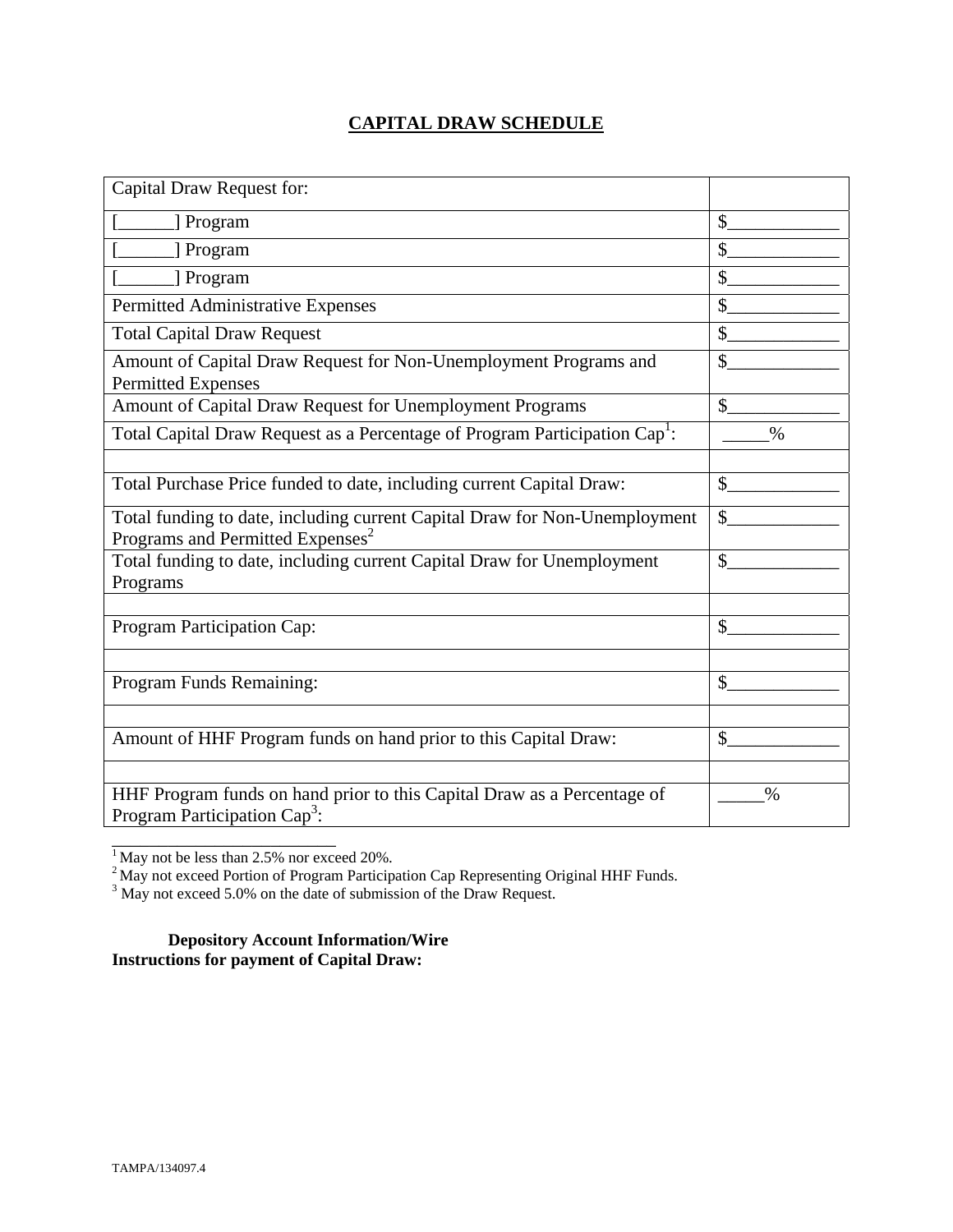# **SCHEDULE A**

# **BASIC INFORMATION**

| Eligible Entity Information: |  |
|------------------------------|--|
|------------------------------|--|

|  | Corporation | Nevada Affordable Housing Assistance |
|--|-------------|--------------------------------------|

Corporate or other organizational form: Non-profit corporation

Jurisdiction of organization: Nevada

Notice Information:

| HFA Information:     |                                                                                           |
|----------------------|-------------------------------------------------------------------------------------------|
| Name of HFA:         | Nevada Housing Division                                                                   |
| Organizational form: | A Division of the Nevada Department of<br>Business and Industry of the State of<br>Nevada |
| Date of Application: | April 16, 2010                                                                            |
| Date of Action Plan: | September 1, 2010                                                                         |
| Notice Information:  |                                                                                           |

 $\overline{a}$ 

<sup>1</sup> See attached Schedule A-1 that is attached to, and forms a part of this First Amendment.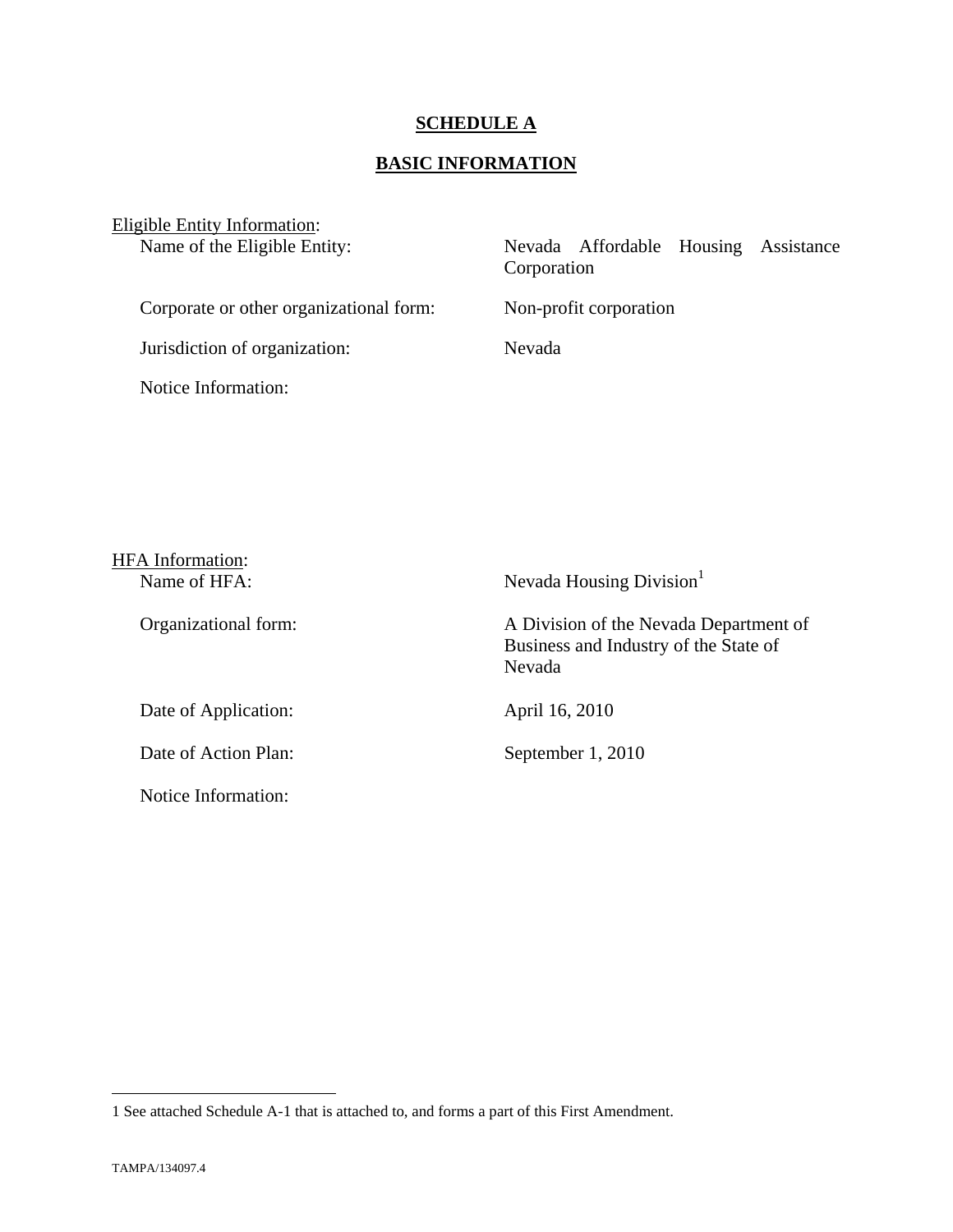| Program Participation Cap:                                                          | \$136,856,581.00                                                                                                                                          |
|-------------------------------------------------------------------------------------|-----------------------------------------------------------------------------------------------------------------------------------------------------------|
| Portion of Program Participation Cap<br><b>Representing Original HHF Funds:</b>     | \$102,800,000.00                                                                                                                                          |
| Portion of Program Participation Cap<br><b>Representing Unemployment HHF Funds:</b> | \$34,056,581.00                                                                                                                                           |
| Permitted Expenses:                                                                 | \$18,359,784.00                                                                                                                                           |
| <b>Closing Date:</b>                                                                | June 23, 2010                                                                                                                                             |
| <b>Amendment Date:</b>                                                              | September 23, 2010                                                                                                                                        |
| <b>Eligible Entity Depository Account Information:</b>                              | See account information set forth in the<br>Depository Account Control Agreement<br>between Treasury and Eligible<br>Entity<br>regarding the HHF Program. |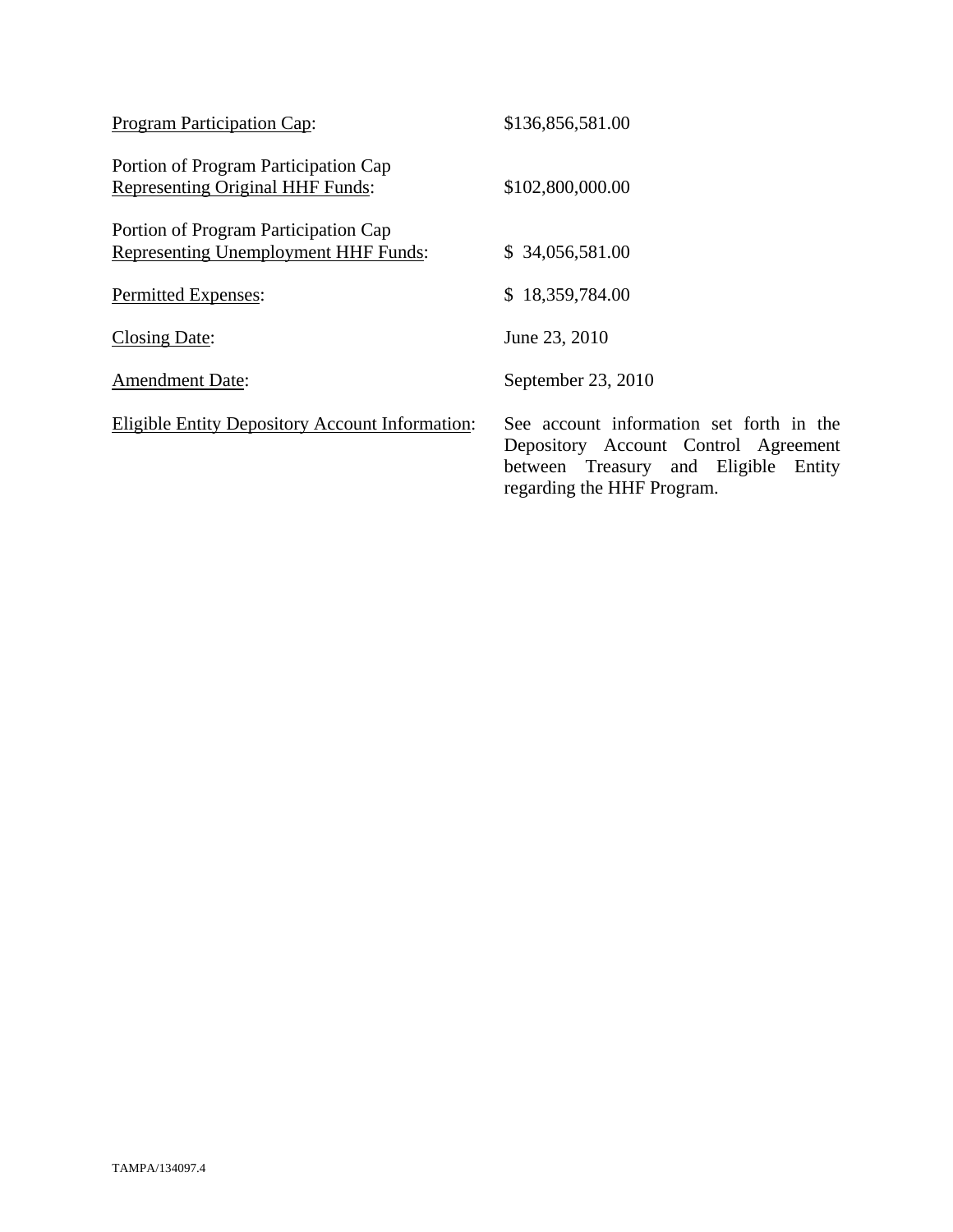## **SCHEDULE A-1**

# **The following shall constitute additional and/or modified terms to the First Amendment and are hereby incorporated into the First Amendment.**

## **1. Section 3A(1) of the First Amendment is replaced with the following:**

(1) Eligible Entity hereby covenants and agrees that no funds in excess of the amount indicated on Schedule A attached hereto as Portion of Program Participation Cap Representing Original HHF Funds shall be used (i) to fund Services performed by Eligible Entity that do not Qualify as an Unemployment Program, as indicated in the applicable Service Schedule, or (ii) for Permitted Expenses.

## **2. Ratification**

Except as herein modified and amended, the terms and conditions of the First Amendment, including the Schedules and Exhibits included as a part thereof, and all of the documents executed with respect to the foregoing are hereby ratified and affirmed and shall remain in full force and effect. All references in any of the foregoing to the "First Amendment" shall be deemed to refer to the First Amendment, including the Schedules and Exhibits included as a part thereof, as further modified and amended by this Schedule A-1.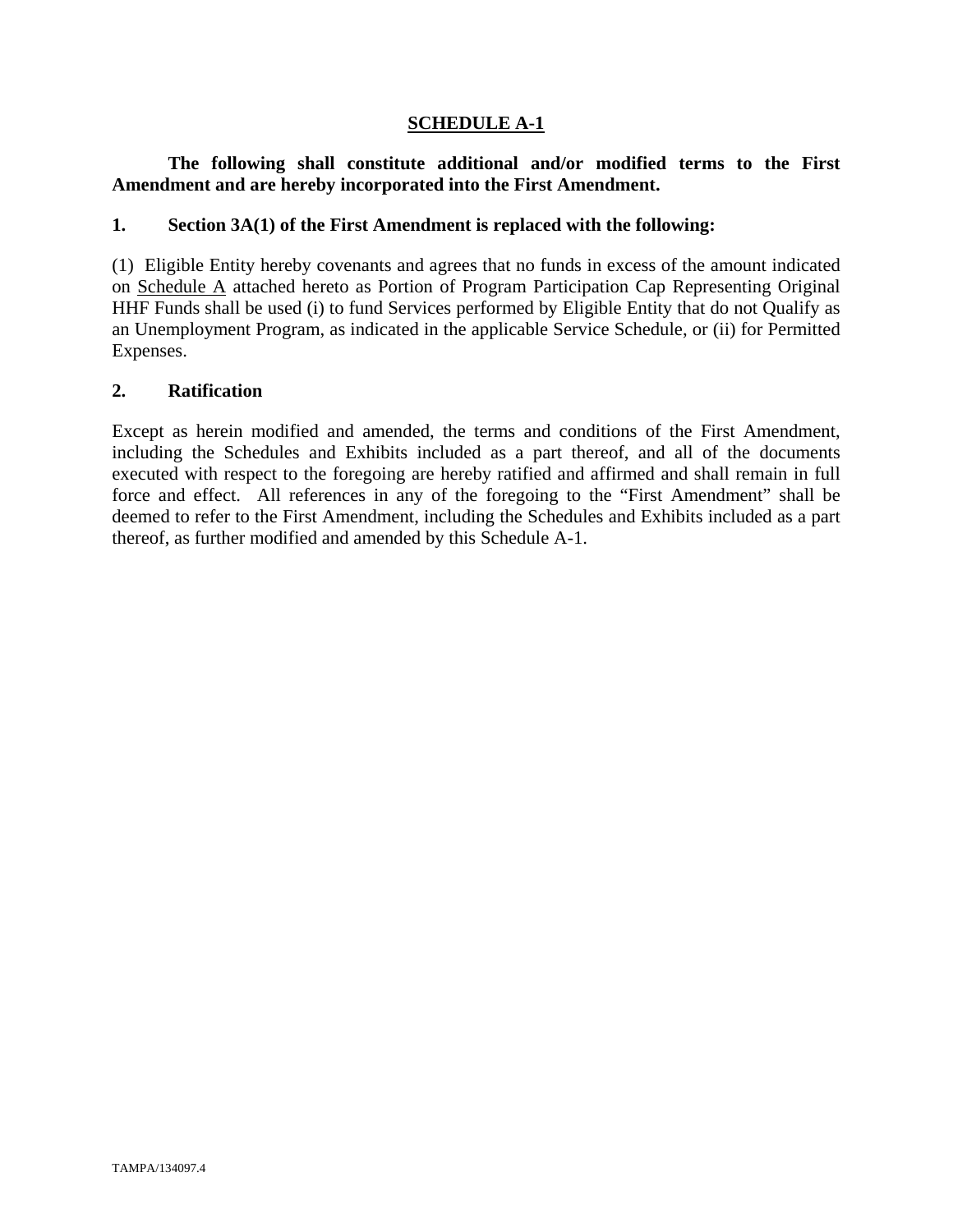## **SCHEDULE B**

## **SERVICE SCHEDULES**

The Service Schedules attached as Schedule B to the Original HPA are hereby deleted in their entirety and replaced with the attached Service Schedules (numbered sequentially as Service Schedule B-1, Service Schedule B-2, et. seq.), which collectively comprise Schedule B to the HPA.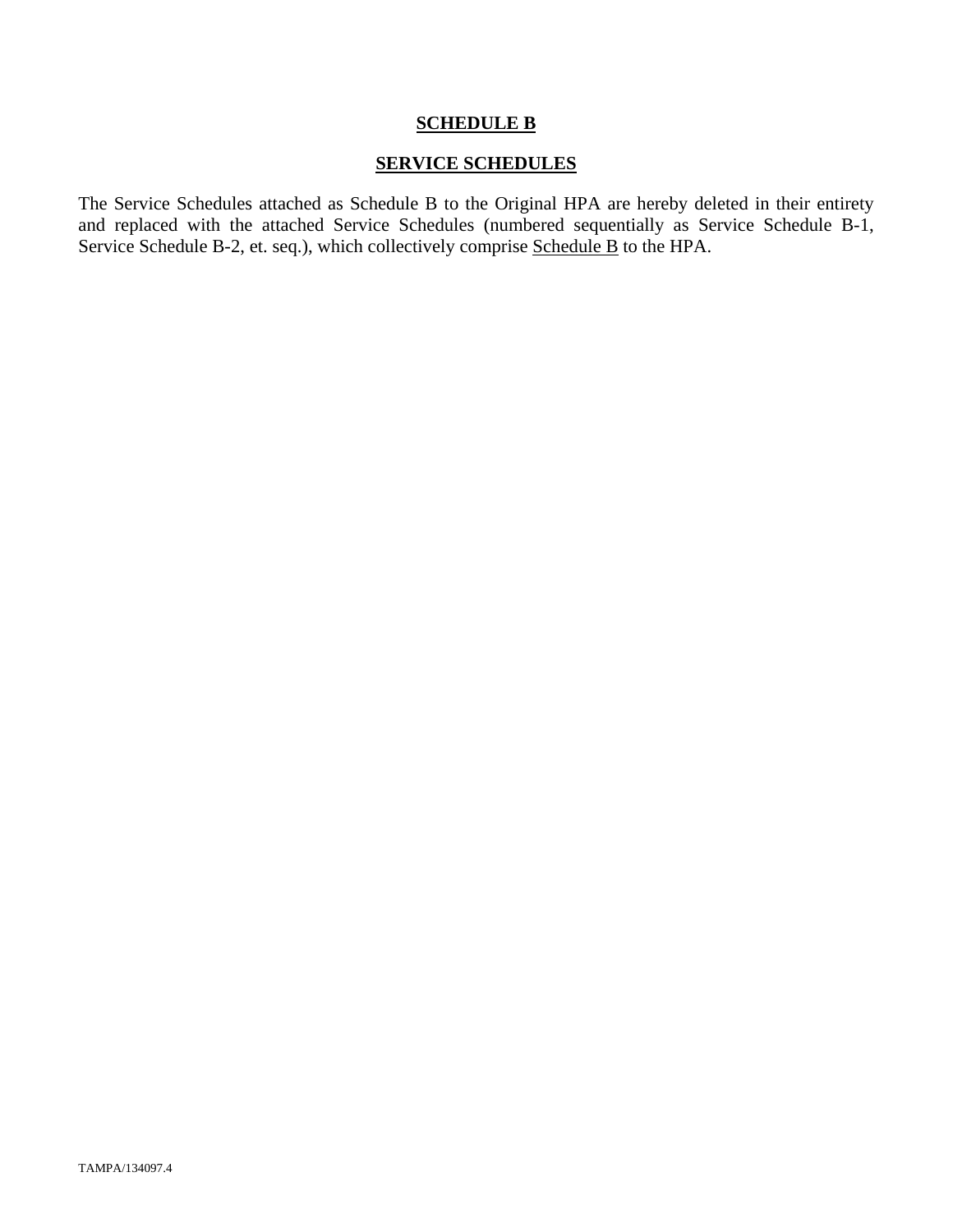## **SERVICE SCHEDULE B-1 The Nevada Affordable Housing Assistance Corporation PRINCIPAL REDUCTION PROGRAM Summary Guidelines**

| 1. Program Overview                                                               | To ensure that nearly 2,500 Nevada families are able to stay in their<br>homes with a permanent change to their mortgages via principal<br>reductions which will provide qualified homeowners a principal reduction<br>of up to $$25,000$ , with a 1:1 match from the note holder if possible. The<br>1 <sup>st</sup> Mortgage Principal Reduction Program will assist the underemployed,<br>income restricted homeowner candidates to keep occupancy and<br>ownership of their home.                                                                                                                                                                                                                                                                                                                                                                                                                                           |
|-----------------------------------------------------------------------------------|---------------------------------------------------------------------------------------------------------------------------------------------------------------------------------------------------------------------------------------------------------------------------------------------------------------------------------------------------------------------------------------------------------------------------------------------------------------------------------------------------------------------------------------------------------------------------------------------------------------------------------------------------------------------------------------------------------------------------------------------------------------------------------------------------------------------------------------------------------------------------------------------------------------------------------|
| 2. Program Goals                                                                  | The primary goal is to reduce first mortgage principal balances with<br>respect to at least 2,500 homeowners throughout the State of Nevada such<br>that their loan to value ratios are reduced to 115% or less and<br>correspondingly, the PITI payment reduced to 31% or less of the<br>homeowner's gross income.                                                                                                                                                                                                                                                                                                                                                                                                                                                                                                                                                                                                             |
| 3. Target Population /<br><b>Areas</b>                                            | The funding will be distributed via a geographic formula of $1/3+1/3+1/3$<br>weight for unemployment + foreclosure rate + population. There will be<br>target population segmentation into (a) the Clark County/Las Vegas<br>valley area, (b) the Reno-Sparks SMSA area and (c) all of rural Nevada.<br>Where a finer breakdown is possible within each of the three geographic<br>areas, zip code and census track targeting will be utilized.                                                                                                                                                                                                                                                                                                                                                                                                                                                                                 |
| 4. Program Allocation<br>(Excluding<br><b>Administrative</b><br><b>Expenses</b> ) | \$58,562,079.89                                                                                                                                                                                                                                                                                                                                                                                                                                                                                                                                                                                                                                                                                                                                                                                                                                                                                                                 |
| <b>5. Borrower Eligibility</b><br><b>Criteria</b>                                 | Legal US Resident.<br>$\bullet$<br>Resident in Nevada 5 years in same dwelling.<br>$\bullet$<br>Any cash out borrowing in past five years must be limited to:<br>Home improvement - real, not personal property classification.<br>Medical bills - documented.<br>Paying off existing revolving debt - documented.<br>Current income does not exceed 120% of Area Median Income<br>٠<br>(2010).<br>Borrower must be facing eminent default, if delinquent cannot be<br>$\bullet$<br>more than 6 months maximum - target to be 3 months maximum.<br>Delinquency based on a financial hardship due to circumstances<br>$\bullet$<br>beyond the homeowner's control (no contrived defaults allowed).<br>Borrower will be required to provide a financial Hardship Affidavit<br>attesting to their inability to make mortgage payments.<br>Eligible<br>hardships to include but not limited to the following:<br>• Underemployment. |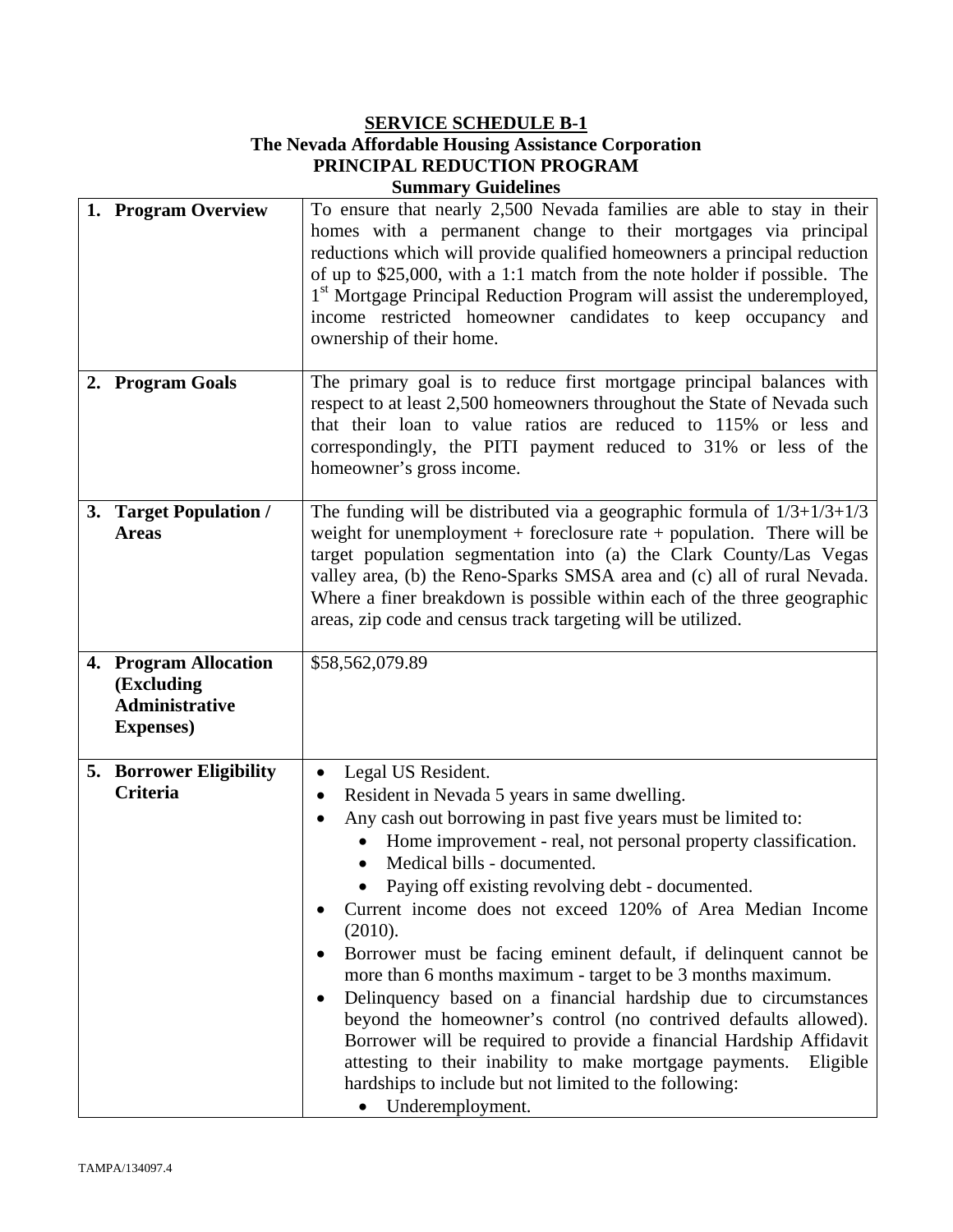|                             | Illness, disability or death of wage earner in family in<br>$\bullet$                                                                                                                                                                                                                                                                                                                                                                                                                                                                                                                                                                                                                                                                                                                                                         |
|-----------------------------|-------------------------------------------------------------------------------------------------------------------------------------------------------------------------------------------------------------------------------------------------------------------------------------------------------------------------------------------------------------------------------------------------------------------------------------------------------------------------------------------------------------------------------------------------------------------------------------------------------------------------------------------------------------------------------------------------------------------------------------------------------------------------------------------------------------------------------|
|                             | possession.                                                                                                                                                                                                                                                                                                                                                                                                                                                                                                                                                                                                                                                                                                                                                                                                                   |
|                             | Divorce or legal separation.                                                                                                                                                                                                                                                                                                                                                                                                                                                                                                                                                                                                                                                                                                                                                                                                  |
|                             |                                                                                                                                                                                                                                                                                                                                                                                                                                                                                                                                                                                                                                                                                                                                                                                                                               |
|                             | Eligibility criteria will be analyzed either on-line by the borrower's visit<br>to the web site and using the 'screening tool' or directly at the intake<br>portal of the contract agents (foreclosure mitigation and mediation<br>agencies). If applicants meet screening criteria, application packages will<br>be assembled and forwarded onto the NAHAC underwriters who will do<br>the full verifications/confirmation and begin the relationship with the<br>participating banks/lenders/servicers to work through the calculation of<br>aid levels.                                                                                                                                                                                                                                                                    |
|                             | Funding will be provided on a first come-first-served basis within each<br>geographical zone. Daily monitoring of funding commitments/pipelines<br>by zone will allow sufficient trend evidence to allow for sufficient lead<br>time to 'cut-off' further funding commitments that might exceed available<br>resources.                                                                                                                                                                                                                                                                                                                                                                                                                                                                                                       |
| 6. Property / Loan          | Owner occupied.<br>$\bullet$                                                                                                                                                                                                                                                                                                                                                                                                                                                                                                                                                                                                                                                                                                                                                                                                  |
| <b>Eligibility Criteria</b> | Must have only one existing mortgage.<br>$\bullet$<br>Principal balance must not exceed 115% based upon current appraisal<br>$\bullet$<br>following principal balance reduction nor PITI exceed 31%.<br>Current mortgage cannot be secured by one of the following entities<br>$\bullet$<br>FHA/VA, Fannie Mae, Freddie Mac if the existing loan qualifies for<br>one of those entities existing programs (direct lender program option<br>must be exhausted first).<br>All modified mortgages will be changed to fixed rate 30 year or longer<br>mortgages.<br>The higher Targeted Area limit calculation will be utilized (115% of area<br>median). Thus, per the HUD Procedure, the maximum mortgage limits<br>would be:<br><b>Clark County: \$427,184</b><br>Reno/Sparks SMSA: \$431,189<br>Rural Nevada Areas: \$347,087 |
|                             |                                                                                                                                                                                                                                                                                                                                                                                                                                                                                                                                                                                                                                                                                                                                                                                                                               |
| 7. Program Exclusions       | • Having failed a HAMP loan temporary period by voluntary non-<br>compliance, as determined by Eligible Entity.                                                                                                                                                                                                                                                                                                                                                                                                                                                                                                                                                                                                                                                                                                               |
|                             | • Borrowers who took out 2nd liens for reasons other than those listed                                                                                                                                                                                                                                                                                                                                                                                                                                                                                                                                                                                                                                                                                                                                                        |
|                             | above under the Borrower Eligibility Criteria.                                                                                                                                                                                                                                                                                                                                                                                                                                                                                                                                                                                                                                                                                                                                                                                |
| 8. Structure of             | Assistance will be structured as a forgivable loan in favor of the Eligible                                                                                                                                                                                                                                                                                                                                                                                                                                                                                                                                                                                                                                                                                                                                                   |
| <b>Assistance</b>           | Entity secured by a junior lien recorded against the property. Borrowers                                                                                                                                                                                                                                                                                                                                                                                                                                                                                                                                                                                                                                                                                                                                                      |
|                             | who follow through and earn the loan forgiveness will not be required to                                                                                                                                                                                                                                                                                                                                                                                                                                                                                                                                                                                                                                                                                                                                                      |
|                             | repay their principal reduction loans. The earned forgiveness loan will                                                                                                                                                                                                                                                                                                                                                                                                                                                                                                                                                                                                                                                                                                                                                       |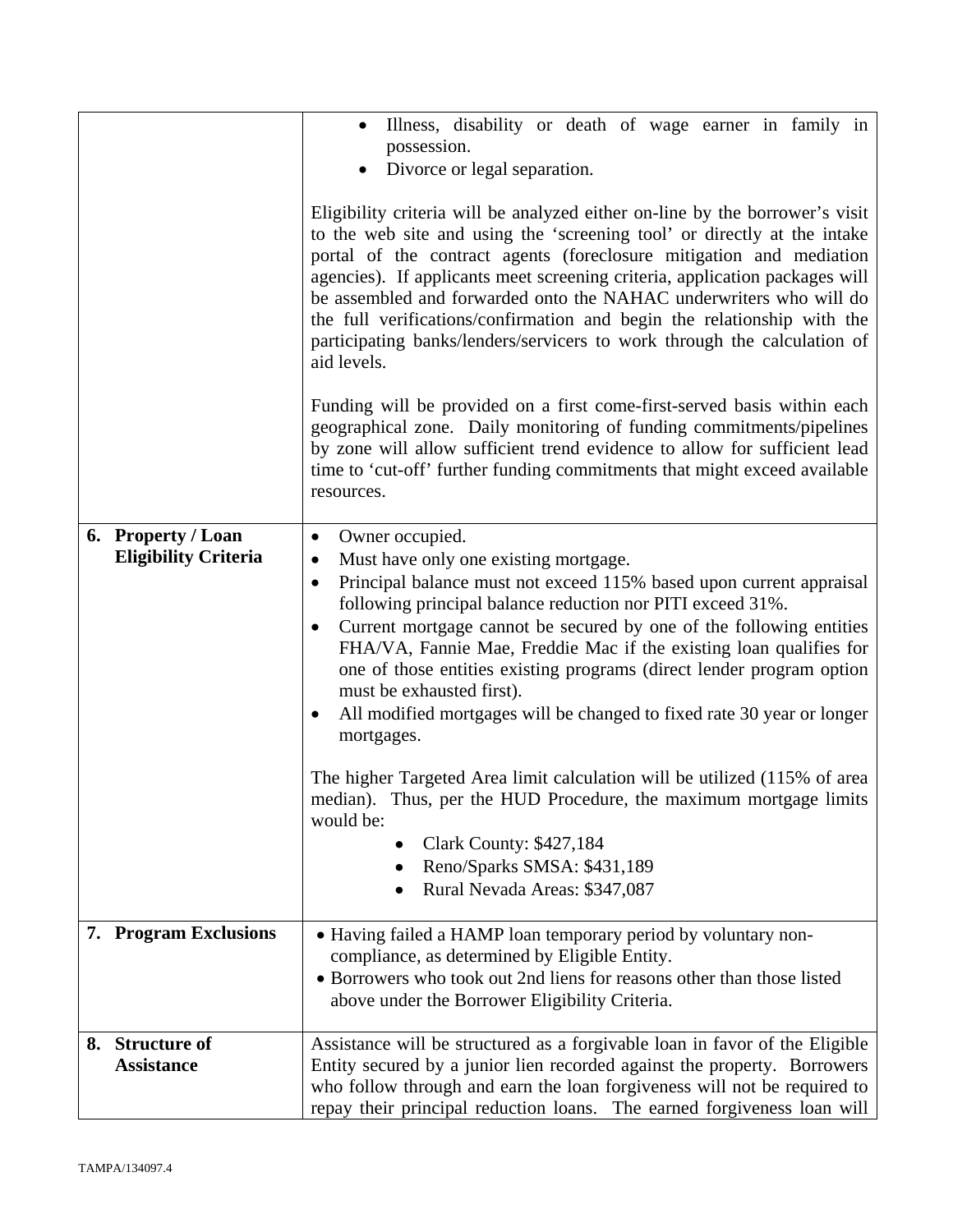|                                                                      | amortize on a straight-line basis of 1/36 per month. A recapture of up to<br>20% of the note will be invoked in the event the home is sold in months<br>37 through 60 post-closing of the recast mortgage.<br>The recapture<br>provision will self extinguish on the first day of the 61 <sup>st</sup> month.                                                                                                                                                                                                                                                                                                                                                                                       |
|----------------------------------------------------------------------|-----------------------------------------------------------------------------------------------------------------------------------------------------------------------------------------------------------------------------------------------------------------------------------------------------------------------------------------------------------------------------------------------------------------------------------------------------------------------------------------------------------------------------------------------------------------------------------------------------------------------------------------------------------------------------------------------------|
| 9. Per Household<br><b>Assistance</b>                                | The maximum amount receivable by a qualified borrower is \$25,000<br>assuming a \$1:\$1 match is occurring from the banks or GSEs. The<br>median amount is expected to be close to the maximum (skewed right<br>poisson distribution) amount. It is possible that there could be a bimodal<br>distribution. Thus, if there are numerous HAMP fails of under \$10,000<br>that this level of assistance or less represents a large (disproportionate)<br>share of the distribution of aid in the principal reduction program.<br>Therefore, in this scenario there will be a large portion under \$10,000 and<br>a large portion of applicants at the full \$25,000 level and very few in<br>between. |
| 10. Duration of<br><b>Assistance</b>                                 | Borrower participation in Program is a one time payment.                                                                                                                                                                                                                                                                                                                                                                                                                                                                                                                                                                                                                                            |
| 11. Estimated Number of<br>Participating<br><b>Households</b>        | Assuming a \$1 for \$1 level of matching principal reduction assistance is<br>achieved in conjunction with the loan servicers, approximately 2,468<br>households could be assisted under this Program. Should there be the bi-<br>model distribution (as referenced in #9 above) the number of households<br>assisted could exceed 5,000.                                                                                                                                                                                                                                                                                                                                                           |
| 12. Program Inception /<br><b>Duration</b>                           | The planned implementation will be directly impacted by the time needed<br>to secure agreements/contracts for lender matching and could take up to<br>75 days from the approval of the program to have agreements in place and<br>begin flowing clients through the screening process. This Program could<br>last up to 24 months.                                                                                                                                                                                                                                                                                                                                                                  |
| <b>13. Program Interactions</b><br>with Other HFA<br><b>Programs</b> | The $1st$<br>mortgage principal reduction program is aimed at the<br>underemployed population of income qualified/limited home owners, not<br>the unemployed. Thus, it is possible that a homeowner could receive a 1 <sup>st</sup><br>mortgage principal reduction through this Program and then subsequently<br>lose their job and eventually need a short-sale assistance program through<br>another NAHAC HHF Program.                                                                                                                                                                                                                                                                          |
| <b>14. Program Interactions</b><br>with HAMP                         | NAHAC expects an active interface with the HAMP program. During the<br>'in-take' process, the applicants will be screened for HAMP eligibility<br>and where it is indicated that a borrower would be eligible, they will<br>channeled into a HAMP loan modification. Where there is a HAMP<br>failure of $\leq$ \$10,000 or less, then this program element will be accessed<br>to accommodate the HAMP 'pass'. Additionally, if someone does not<br>qualify for a HAMP or has a 'fails' $>= $10,000$ then the applicant will be<br>directed into the regular HAFA program. If the applicant needed added                                                                                           |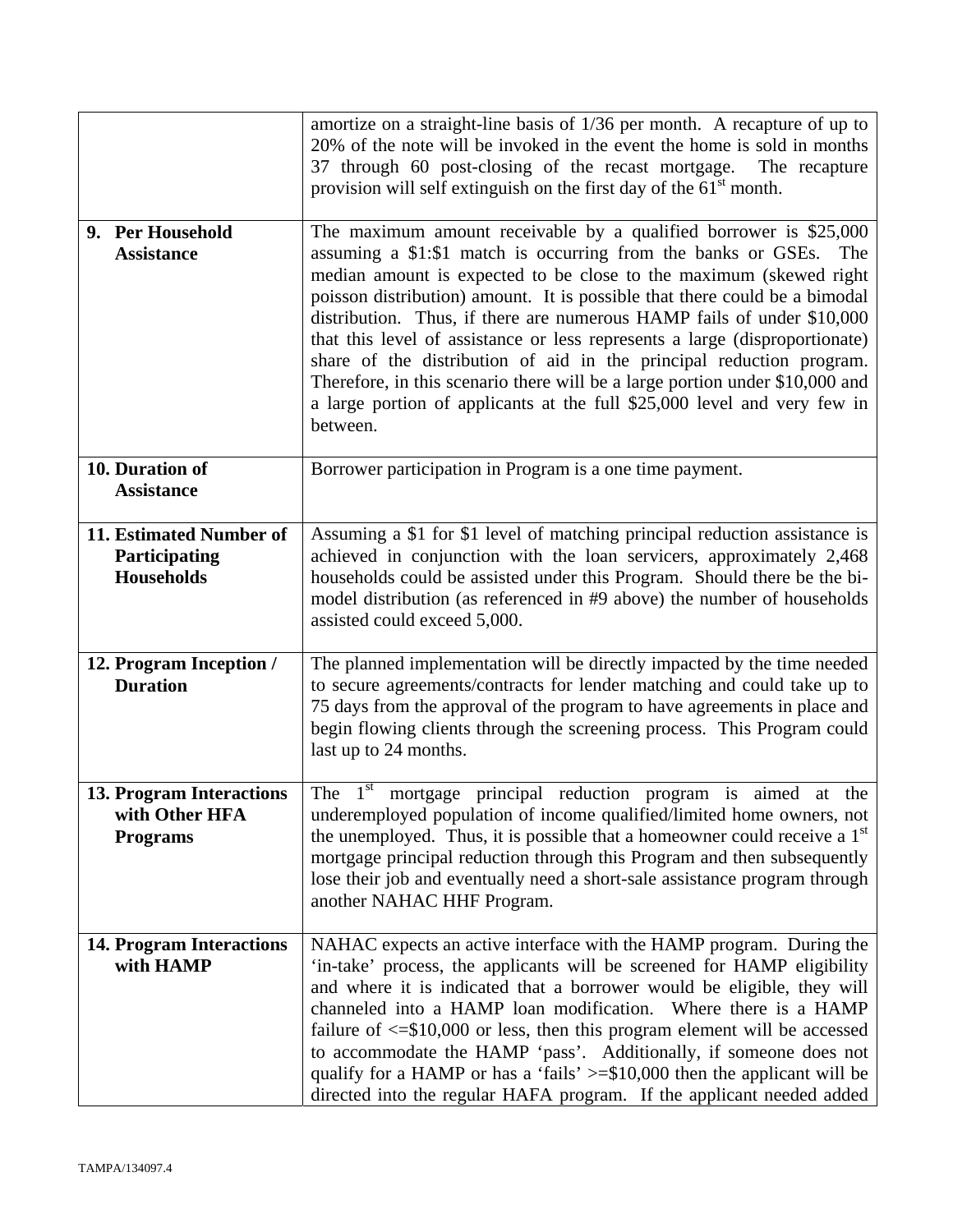|                                                                  | HAFA type of assistance, then NAHAC's Short-Sale program will be<br>utilized.<br>It is also quite possible that a homeowner may receive a $2nd$ lien reduction<br>and subsequently qualify for either a HAMP modification in need of<br>supplementation or a regular $1st$ mortgage principal reduction program.                                                                                                                                                                                                                                                     |
|------------------------------------------------------------------|----------------------------------------------------------------------------------------------------------------------------------------------------------------------------------------------------------------------------------------------------------------------------------------------------------------------------------------------------------------------------------------------------------------------------------------------------------------------------------------------------------------------------------------------------------------------|
| 15. Program Leverage<br>with Other Financial<br><b>Resources</b> | Nevada will endeavor to get applicable servicer/lenders to match on a \$1<br>for \$1 basis. This programmatic goal will form the basis of all servicer<br>agreements if possible. However, if the servicer/lender is unable to agree<br>to a \$1 for \$1 arrangement, a lesser match may be acceptable.<br>The<br>matching funds will be provided at closing. Nevada will also request that<br>the loan servicer waive certain fees like late charges, delinquency fee and<br>penalties and recast the principal reduced loan and participate in its<br>recordation. |
| 16. Qualify as an<br>Unemployment<br>Program                     | $\boxtimes$ No<br>$\Box$ Yes                                                                                                                                                                                                                                                                                                                                                                                                                                                                                                                                         |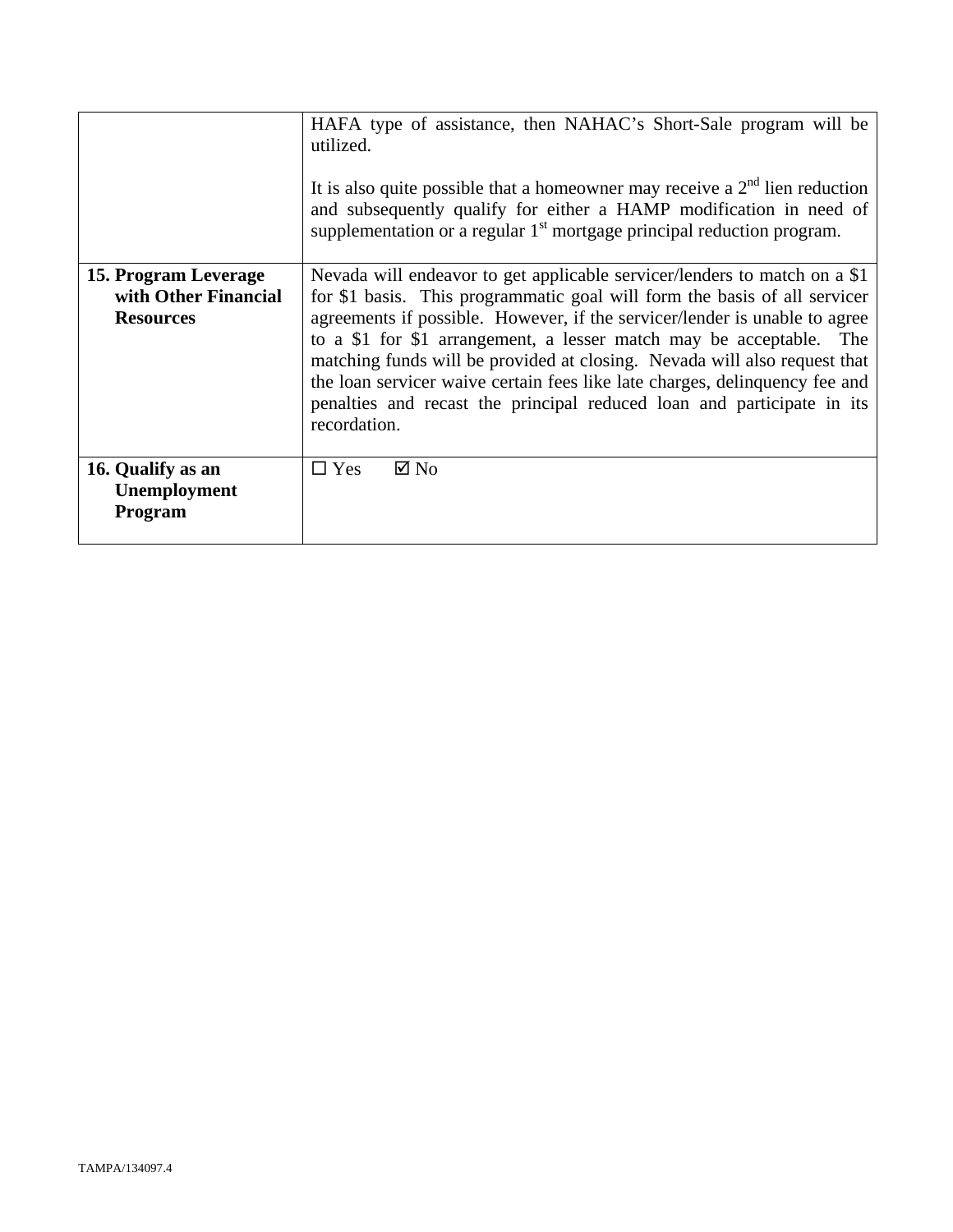## **SERVICE SCHEDULE B-2**

## **The Nevada Affordable Housing Assistance Corporation SECOND MORTGAGE REDUCTION PLAN Summary Guidelines**

| 1. Program Overview                                                               | The Second Mortgage Reduction Plan is aimed at assisting borrowers who<br>have a second lien interfering with either a short-sale or modification of<br>the first mortgage. The expected applicant pool is believed to be both<br>unemployed and underemployed families.                                                                                                                                                                                                                                                                                                                                                                                                                                                                                                                                                                                                                                                                                                       |
|-----------------------------------------------------------------------------------|--------------------------------------------------------------------------------------------------------------------------------------------------------------------------------------------------------------------------------------------------------------------------------------------------------------------------------------------------------------------------------------------------------------------------------------------------------------------------------------------------------------------------------------------------------------------------------------------------------------------------------------------------------------------------------------------------------------------------------------------------------------------------------------------------------------------------------------------------------------------------------------------------------------------------------------------------------------------------------|
| 2. Program Goals                                                                  | The expected outcome of this program is to assist up to $1,200$ families<br>remove the impediment of a second lien on their property such that either<br>a refinancing or first mortgage modification can be carried out and thus<br>prevent a foreclosure.                                                                                                                                                                                                                                                                                                                                                                                                                                                                                                                                                                                                                                                                                                                    |
| 3. Target Population /<br><b>Areas</b>                                            | The funding will be distributed via a geographic formula of $1/3+1/3+1/3$<br>weight for unemployment + foreclosure rate + population. There will be<br>target population segmentation into (a) the Clark County/Las Vegas<br>valley area, (b) the Reno-Sparks SMSA area and (c) all of rural Nevada.<br>Where a finer breakdown is possible within each of the three geographic<br>areas, zip code and census track targeting will be utilized.                                                                                                                                                                                                                                                                                                                                                                                                                                                                                                                                |
| 4. Program Allocation<br>(Excluding<br><b>Administrative</b><br><b>Expenses</b> ) | \$19,702,671.81                                                                                                                                                                                                                                                                                                                                                                                                                                                                                                                                                                                                                                                                                                                                                                                                                                                                                                                                                                |
| <b>5. Borrower Eligibility</b><br><b>Criteria</b>                                 | Legal US Resident.<br>Resident in Nevada 5 years in same dwelling.<br>Any cash out borrowing in past five years must be limited to:<br>Home improvement - real, not personal property classification.<br>Medical bills - documented.<br>Paying off existing revolving debt -documented.<br>Current income does not exceed 120% of Area Median Income<br>(2010).<br>Borrower must be facing eminent default, if delinquent cannot be<br>more than 6 months maximum - target to be 3 months maximum.<br>Delinquency based on a financial hardship due to circumstances<br>beyond the homeowner's control (no contrived defaults allowed).<br>Borrower will be required to provide a financial Hardship Affidavit<br>attesting to their inability to make mortgage payments.<br>Eligible<br>hardships to include but not limited to the following:<br>Underemployment.<br>Illness, disability or death of wage earner in family in<br>possession.<br>Divorce or legal separation. |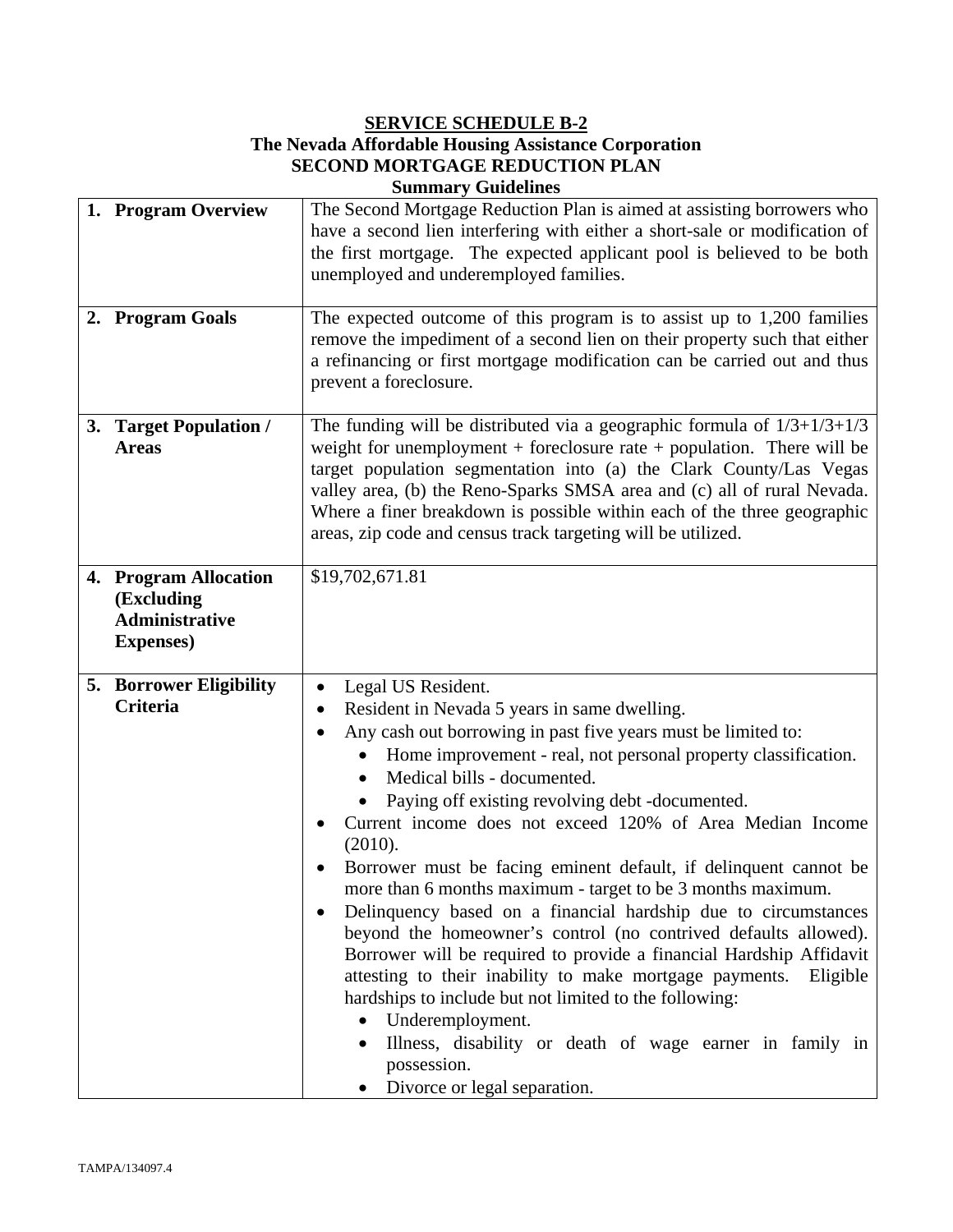|                                                   | Eligibility criteria will be analyzed either on-line by the borrower's visit<br>to the web site and using the 'screening tool' or directly at the intake<br>portal of the contract agents (foreclosure mitigation and mediation<br>agencies). If applicants meet screening criteria, application packages will<br>be assembled and forwarded onto the NAHAC underwriters who will do<br>the full verifications/confirmation and begin the relationship with the<br>participating banks/lenders/servicers to work through the calculation of<br>aid levels.<br>Funding will be provided on a first come-first-served basis within each<br>geographical zone. Daily monitoring of funding commitments/pipelines<br>by zone will allow sufficient trend evidence to allow for sufficient lead<br>time to 'cut-off' further funding commitments what might exceed<br>available resources. |
|---------------------------------------------------|---------------------------------------------------------------------------------------------------------------------------------------------------------------------------------------------------------------------------------------------------------------------------------------------------------------------------------------------------------------------------------------------------------------------------------------------------------------------------------------------------------------------------------------------------------------------------------------------------------------------------------------------------------------------------------------------------------------------------------------------------------------------------------------------------------------------------------------------------------------------------------------|
| 6. Property / Loan<br><b>Eligibility Criteria</b> | Owner occupied.<br>$\bullet$<br>Must have only one existing mortgage and a $2nd$ lien.<br>$\bullet$                                                                                                                                                                                                                                                                                                                                                                                                                                                                                                                                                                                                                                                                                                                                                                                   |
|                                                   | Principal balance must not exceed 115% based upon current appraisal<br>$\bullet$<br>following principal balance reduction nor PITI exceed 31%.<br>All $2nd$ liens obtaining relief through this program element will have                                                                                                                                                                                                                                                                                                                                                                                                                                                                                                                                                                                                                                                             |
|                                                   | an accompanying lien release and waiver of deficiency judgment<br>rights.                                                                                                                                                                                                                                                                                                                                                                                                                                                                                                                                                                                                                                                                                                                                                                                                             |
|                                                   | The maximum $2nd$ lien size eligible for relief under this program<br>$\bullet$<br>element must be equal to or less than \$41,250.                                                                                                                                                                                                                                                                                                                                                                                                                                                                                                                                                                                                                                                                                                                                                    |
|                                                   | First mortgage must be per HUD Rev Procedure 2009-18. The higher<br>Targeted Area limit calculation will be utilized (115% of area<br>median).                                                                                                                                                                                                                                                                                                                                                                                                                                                                                                                                                                                                                                                                                                                                        |
| 7. Program Exclusions                             | Borrowers who took out $2nd$ liens for reasons other than those listed<br>$\bullet$<br>above under the Borrower Eligibility Criteria.                                                                                                                                                                                                                                                                                                                                                                                                                                                                                                                                                                                                                                                                                                                                                 |
|                                                   | If a second lien exceeds the program limit of $$41,250$ or program<br>$\bullet$<br>contribution of $\geq$ \$16,500 then the borrower would be ineligible.                                                                                                                                                                                                                                                                                                                                                                                                                                                                                                                                                                                                                                                                                                                             |
| 8. Structure of<br><b>Assistance</b>              | Assistance will be structured as a forgivable loan in favor of the Eligible<br>Entity secured by a junior lien recorded against the property. Borrowers<br>who follow through and earn the loan forgiveness will not be required to<br>repay their principal reduction loans. The earned forgiveness loan will<br>amortize on a straight-line basis of 1/36 per month. A recapture of up to                                                                                                                                                                                                                                                                                                                                                                                                                                                                                           |
|                                                   | 20% of the note will be invoked in the event the home is sold in months<br>37 through 60 post-closing of the recast mortgage.<br>The recapture<br>provision will self extinguish on the first day of the 61 <sup>st</sup> month.                                                                                                                                                                                                                                                                                                                                                                                                                                                                                                                                                                                                                                                      |
| 9. Per Household<br><b>Assistance</b>             | The maximum amount of $2nd$ mortgage lien relief from the program will<br>be \$16,500 toward removal of liens whose value is $\le$ \$41,250.                                                                                                                                                                                                                                                                                                                                                                                                                                                                                                                                                                                                                                                                                                                                          |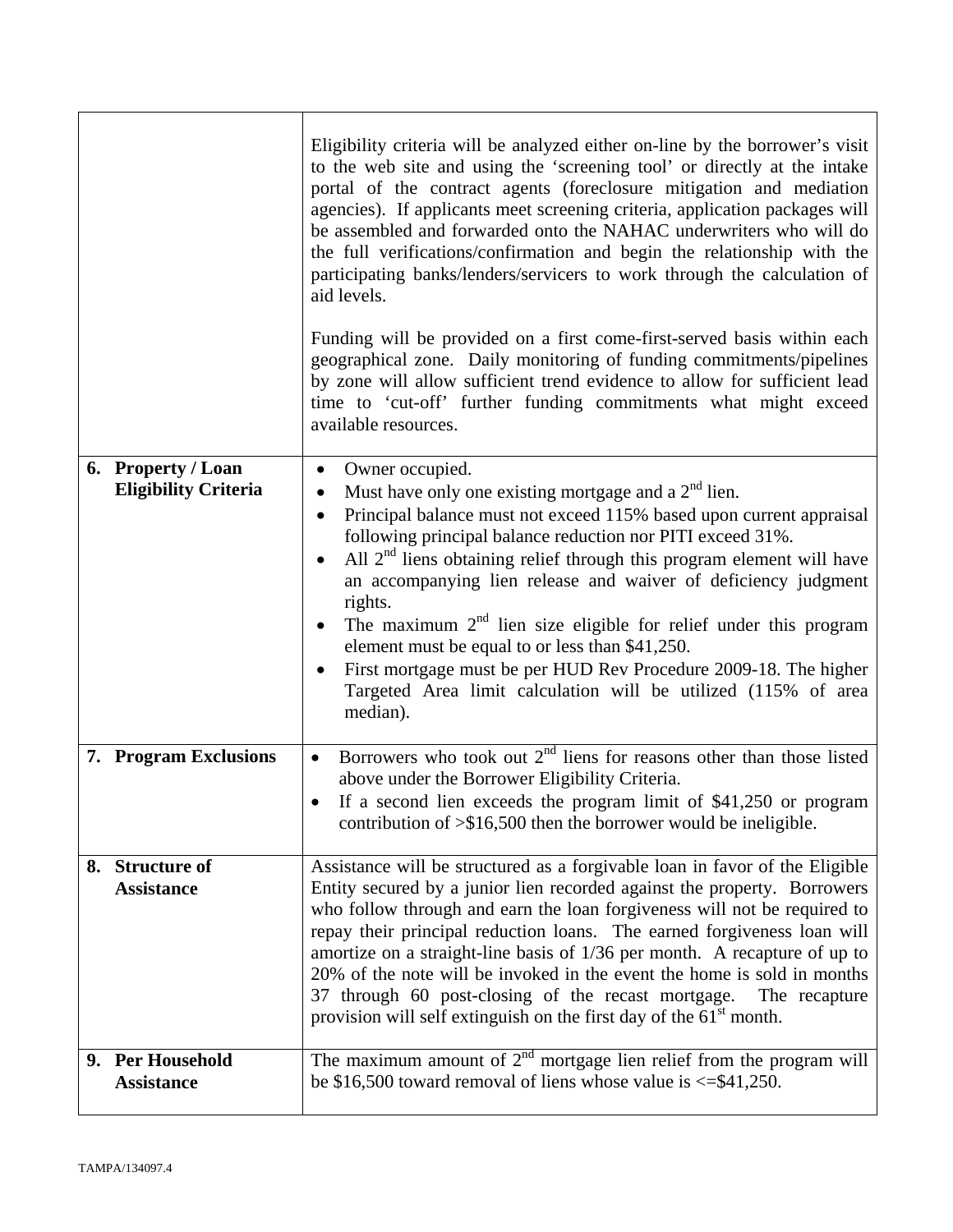| 10. Duration of                                                      | The $2nd$ lien elimination program will be a one time payment program.                                                                                                                                                                                                                                                                                                                                                                                                                                                                                                                                                                                                                                         |
|----------------------------------------------------------------------|----------------------------------------------------------------------------------------------------------------------------------------------------------------------------------------------------------------------------------------------------------------------------------------------------------------------------------------------------------------------------------------------------------------------------------------------------------------------------------------------------------------------------------------------------------------------------------------------------------------------------------------------------------------------------------------------------------------|
| <b>Assistance</b>                                                    |                                                                                                                                                                                                                                                                                                                                                                                                                                                                                                                                                                                                                                                                                                                |
| 11. Estimated Number of<br>Participating<br><b>Households</b>        | It is estimated that up to 1,246 applicants/families could receive $2nd$ lien<br>relief under this program. If the level of lender participation exceeds 60%<br>versus the program's 40% or the average program funding level averages<br>less than the maximum of \$16,500 in necessary funding to create the $2nd$<br>lien relief, then there could be an increase in the number of borrowers<br>assisted.                                                                                                                                                                                                                                                                                                   |
| 12. Program Inception /<br><b>Duration</b>                           | The Principal Reduction Program will be available to borrowers within 3<br>months after approval by Treasury and could last up to 2 years, with an<br>outside date of July 30th 2012.                                                                                                                                                                                                                                                                                                                                                                                                                                                                                                                          |
| <b>13. Program Interactions</b><br>with Other HFA<br><b>Programs</b> | None.                                                                                                                                                                                                                                                                                                                                                                                                                                                                                                                                                                                                                                                                                                          |
| <b>14. Program Interactions</b><br>with HAMP                         | The program will have an active interface with the HAMP program.<br>During the 'in-take' process with the foreclosure mitigation/mediation<br>agencies, the applicants will be screened for HAMP eligibility and where<br>it is indicated that a borrower would be eligible, they will channeled into a<br>HAMP loan modification. If the applicant needs $2nd$ lien relief in order to<br>effectuate a HAMP or 1 <sup>st</sup> mortgage principal reduction program process<br>then the $2nd$ lien relief element will be utilized. NAHAC wishes to<br>supplement and complement the federal programs and where needed to<br>create added funds flow to ensure long term solutions to the borrower's<br>need. |
| 15. Program Leverage<br>with Other Financial<br><b>Resources</b>     | The basis of the $2nd$ lien relief program is to 'free up' the first mortgage<br>note holder to complete the necessary modification to keep the borrower<br>current and in their home. In order to leverage the $2nd$ lien relief funds,<br>the program requires participating lenders to contribute \$0.60 for each<br>\$0.40 contributed by this program. Additionally, if the lending institution<br>whose $2nd$ lien is being relieved also holds the 1st mortgage, they (note<br>holder) would have to contribute \$0.50 to each dollar of 1st mortgage<br>principal relief from NAHAC's other HHF programs. The matching<br>funds will be provided at closing.                                           |
| 16. Qualify as an<br>Unemployment<br>Program                         | $\boxtimes$ No<br>$\Box$ Yes                                                                                                                                                                                                                                                                                                                                                                                                                                                                                                                                                                                                                                                                                   |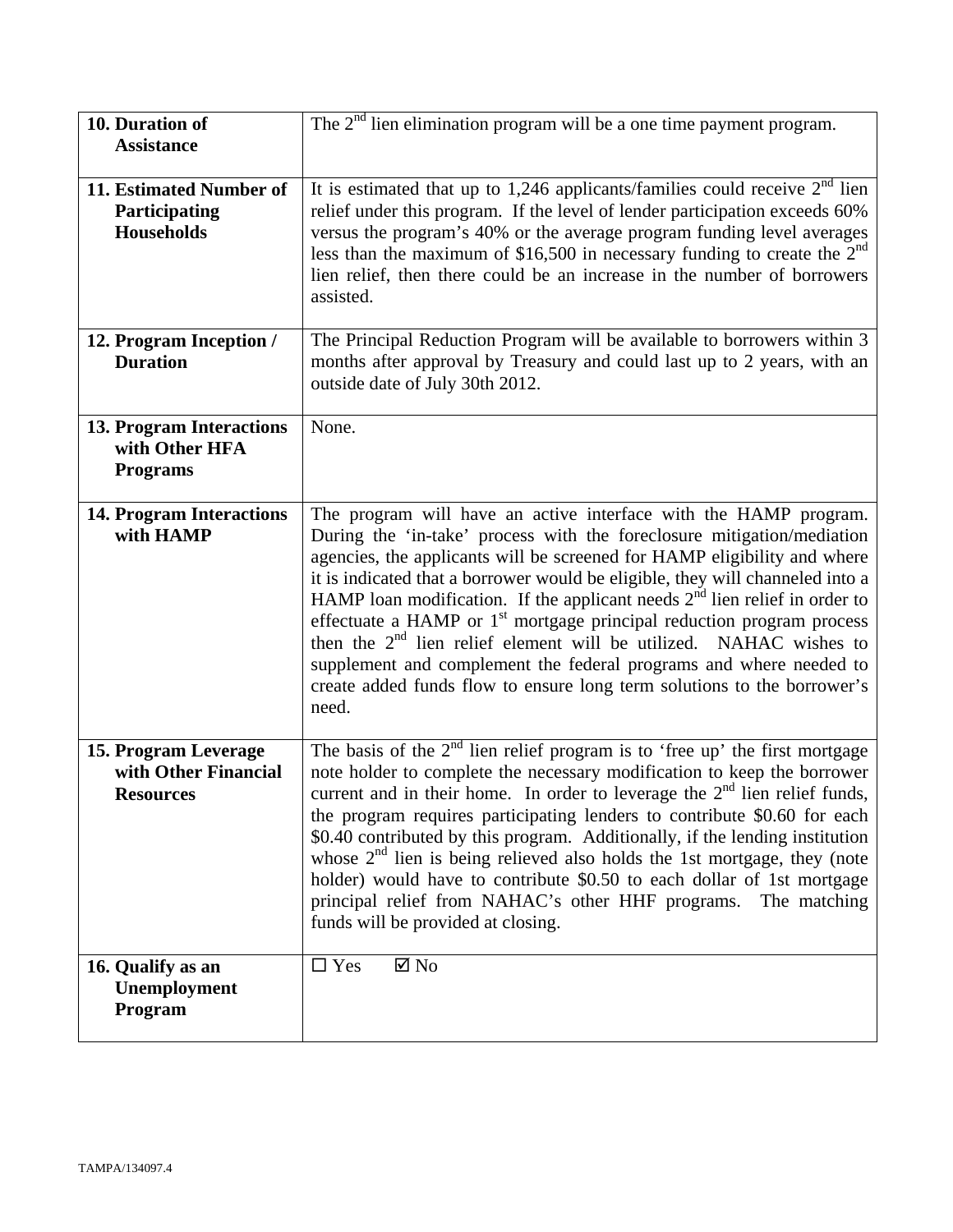## **SERVICE SCHEDULE B-3**

## **The Nevada Affordable Housing Assistance Corporation SHORT-SALE ACCELERATION PROGRAM Summary Guidelines**

| 1. Program Overview                                                               | The Short-Sale Acceleration Program is aimed at assisting borrowers who<br>are beginning or need to initiate the short-sale process to relieve<br>themselves of the mortgage burdens that they cannot sustain—even with a<br>material loan principal reduction.                                                                                                                                                                                                                                                                                                                                                                                                                                                                                             |  |
|-----------------------------------------------------------------------------------|-------------------------------------------------------------------------------------------------------------------------------------------------------------------------------------------------------------------------------------------------------------------------------------------------------------------------------------------------------------------------------------------------------------------------------------------------------------------------------------------------------------------------------------------------------------------------------------------------------------------------------------------------------------------------------------------------------------------------------------------------------------|--|
| 2. Program Goals                                                                  | It is expected that at a \$8,025 level of average funding per family assisted<br>up to 1,371 families facing immanent foreclosure threat due to<br>unemployment, will have the burden of their home mortgage eliminated<br>and the threats of a default judgment removed.                                                                                                                                                                                                                                                                                                                                                                                                                                                                                   |  |
| 3. Target Population /<br><b>Areas</b>                                            | Unemployed population of Nevada (189,000 in February or 13.9% level)<br>who are facing eminent threat of foreclosure.                                                                                                                                                                                                                                                                                                                                                                                                                                                                                                                                                                                                                                       |  |
| 4. Program Allocation<br>(Excluding<br><b>Administrative</b><br><b>Expenses</b> ) | \$6,175,464.30                                                                                                                                                                                                                                                                                                                                                                                                                                                                                                                                                                                                                                                                                                                                              |  |
| 5. Borrower Eligibility<br><b>Criteria</b>                                        | Legal US Resident.<br>$\bullet$<br>Resident in Nevada 5 years in same dwelling.<br>$\bullet$<br>Any cash out borrowing in past five years must be limited to:<br>$\bullet$<br>Home improvement - real, not personal<br>property<br>$\bullet$<br>classification.<br>Medical bills - documented.<br>Paying off existing revolving debt - documented.<br>Borrower must have short-sale agreement in place with lender.<br>Borrower must have been enrolled in Unemployment Insurance<br>$\bullet$<br>Program (UIP) with State of Nevada.<br>Borrower must have home listed for sale and listing agreement.<br>٠<br>Borrower will be required to provide a financial Hardship Affidavit<br>$\bullet$<br>attesting to their inability to make mortgage payments. |  |
| 6. Property / Loan<br><b>Eligibility Criteria</b>                                 | Owner occupied.<br>$\bullet$<br>Must have only one existing mortgage.<br>Borrower/family must be committed to living in a rental property<br>$\bullet$<br>from the eligible list of participating properties provided and execute<br>a 6 month or longer lease at the close of the home sale transaction.                                                                                                                                                                                                                                                                                                                                                                                                                                                   |  |
| 7. Program Exclusions                                                             | Borrowers completing a short-sale but unwilling/unable to stay in<br>Nevada due to job opportunities elsewhere.<br>Borrowers who took out $2nd$ liens for reasons other than those listed                                                                                                                                                                                                                                                                                                                                                                                                                                                                                                                                                                   |  |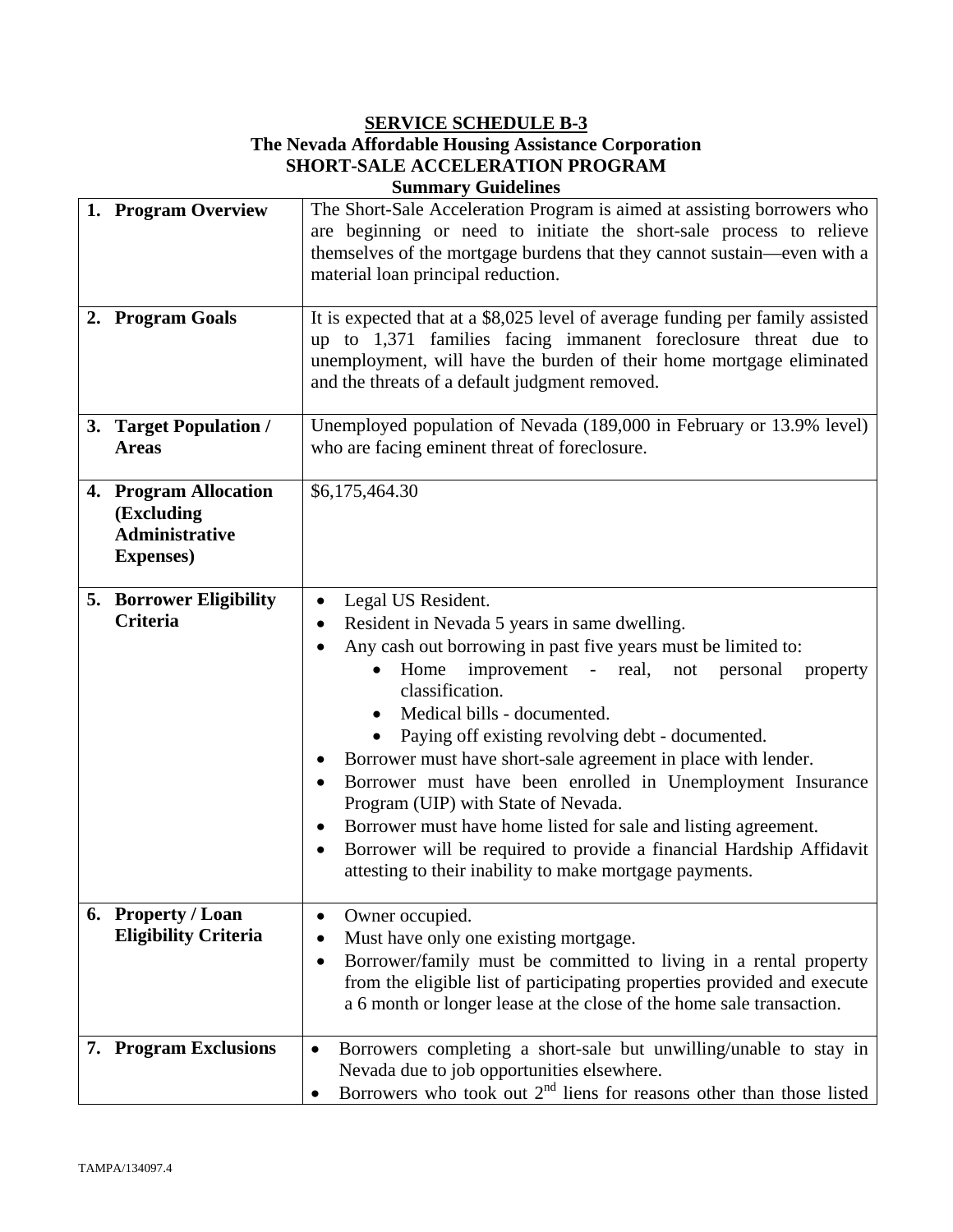|                                                                      | above under the Borrower Eligibility Criteria.                                                                                                                                                                                                                                                                                                                                                                                                                                   |  |
|----------------------------------------------------------------------|----------------------------------------------------------------------------------------------------------------------------------------------------------------------------------------------------------------------------------------------------------------------------------------------------------------------------------------------------------------------------------------------------------------------------------------------------------------------------------|--|
| 8. Structure of<br><b>Assistance</b>                                 | This program is direct assistance through direct payment to vendors at<br>closing of the escrow. The payments will not be structured as a loan.                                                                                                                                                                                                                                                                                                                                  |  |
| 9. Per Household<br><b>Assistance</b>                                | The maximum is \$8,025 paid out to a qualified family in this short sale<br>program.                                                                                                                                                                                                                                                                                                                                                                                             |  |
| 10. Duration of<br><b>Assistance</b>                                 | The Short-Sale Acceleration program element in the NAHAC Business<br>Plan is expected to last up to 24 months. Due to current economic<br>projections showing double digit unemployment rates in Nevada through<br>the $3rd$ quarter of 2013, it is expected that this program will simply<br>exhaust its funding or be unable to accept more applicants by the end of<br>the $24^{\text{th}}$ month.                                                                            |  |
| 11. Estimated Number of<br>Participating<br><b>Households</b>        | The Business Plan calls for this program element to assist up to 1,371<br>families complete their home abandonment/ownership through a short<br>sale and matriculate to a rental property somewhere else in Nevada.                                                                                                                                                                                                                                                              |  |
| 12. Program Inception /<br><b>Duration</b>                           | The Short Sale Acceleration Program will be available to borrowers<br>within 3 months after approval by Treasury and will last up to 2 years.                                                                                                                                                                                                                                                                                                                                    |  |
| <b>13. Program Interactions</b><br>with Other HFA<br><b>Programs</b> | To the fullest extent possible, absent specific federal program<br>prohibitions/limitations, the Short-Sale Acceleration Program element<br>will build on or utilize the H.A.F.A. program in parallel. If it is possible<br>to utilize both the federal H.A.F.A. program funds underneath the Short-<br>Sale Acceleration Program funds, then the number of possible candidates<br>assisted through the painful short-sale process would increase beyond the<br>projected 1,371. |  |
| <b>14. Program Interactions</b><br>with HAMP                         | The candidates for the Short-Sale Acceleration program will have been<br>through a HAMP or similar private bank or GSE loan modification<br>process and 'failed' by a sufficiently material level to not even qualify for<br>NAHAC's 1 <sup>st</sup> mortgage Principal Reduction Program.<br>Thus, the<br>data/processes will show factually that the only realistic result for the<br>borrower is the short-sale.                                                              |  |
| 15. Program Leverage<br>with Other Financial<br><b>Resources</b>     | See 13 above. No additional leverage.                                                                                                                                                                                                                                                                                                                                                                                                                                            |  |
| 16. Qualify as an<br>Unemployment<br>Program                         | $\square$ Yes<br>$\boxtimes$ No                                                                                                                                                                                                                                                                                                                                                                                                                                                  |  |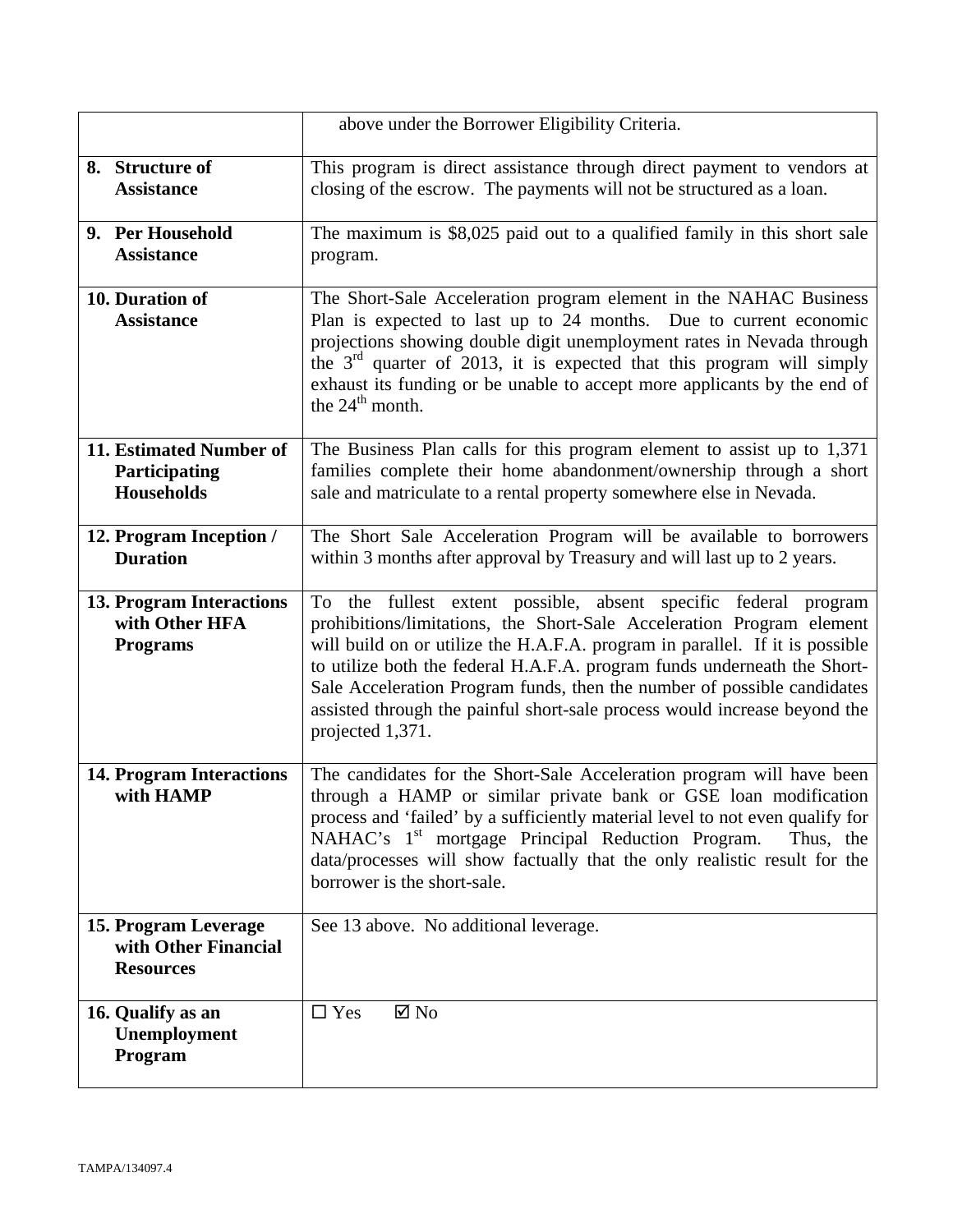# **SERVICE SCHEDULE B-4**

# **The Nevada Affordable Housing Assistance Corporation**

# **MORTGAGE ASSISTANCE PROGRAM (MAP)**

# **Summary Guidelines**

| <b>Program Overview</b><br>1. | The Nevada Mortgage Assistance Program (MAP) is designed to help<br>keep first mortgages current for up to 11,352 families who have an<br>unemployed wage earner. The program will assist those qualified<br>families by making up to the lesser of 1/3 of the principal and interest<br>portion or a \$500 payment supplement to the family's monthly principal<br>and interest portion of the first mortgage payment only. The property<br>taxes and insurance amounts due and owing will remain fully a<br>borrower's responsibility and are not part of the MAP supplement.<br>MAP payments may be extended for qualified families for up to 6<br>months. The MAP payments are aimed at providing a financial bridge to<br>those unemployed persons who are attempting to upgrade their work<br>skills. The payments/mortgage supplements are aimed directly at<br>unemployed persons who are enrolled in either a special skills training<br>program, an institution of higher education or other professional<br>retraining program aimed at increasing the marketability of the<br>unemployed person's job skills. Applicants will be assessed for their<br>ability and likelihood for being able to find timely re-employment soon<br>after the payment supplements end. |
|-------------------------------|----------------------------------------------------------------------------------------------------------------------------------------------------------------------------------------------------------------------------------------------------------------------------------------------------------------------------------------------------------------------------------------------------------------------------------------------------------------------------------------------------------------------------------------------------------------------------------------------------------------------------------------------------------------------------------------------------------------------------------------------------------------------------------------------------------------------------------------------------------------------------------------------------------------------------------------------------------------------------------------------------------------------------------------------------------------------------------------------------------------------------------------------------------------------------------------------------------------------------------------------------------------------------------|
|                               | Borrowers will submit their partial payment to the Nevada Affordable<br>Housing Assistance Corporation (NAHAC) where it will be combined<br>with the HHF funds and a full remittance made to the loan servicer for<br>the loan. Borrowers can be enrolled either through participating<br>lenders/servicers who have received special training or directly through<br>the NAHAC offices after first completing an appropriate screening tool<br>and being given an appointment with the NAHAC loan underwriter.<br>MAP payments will invoke a non-recourse lien which will have an<br>earned forgiveness embedded in the Note. Borrowers who are able to<br>sustain their homeownership for 60 successive months following the end<br>of the MAP payments will have their lien extinguished.                                                                                                                                                                                                                                                                                                                                                                                                                                                                                     |
|                               | NAHAC intends to retain/set aside 1% of the total direct support funds<br>for contingency situations, wherein certain recipients may be in need of<br>one-two months (maximum) of added support payment while their<br>training programs are completed. These exceptional cases must be<br>approved by the NAHAC Board of Directors after evidence of eminent<br>re-employment contingent upon completion of a training program<br>documented. If the contingency is not needed as program capacity is<br>reached, the contingency funds will be put into the normal available                                                                                                                                                                                                                                                                                                                                                                                                                                                                                                                                                                                                                                                                                                   |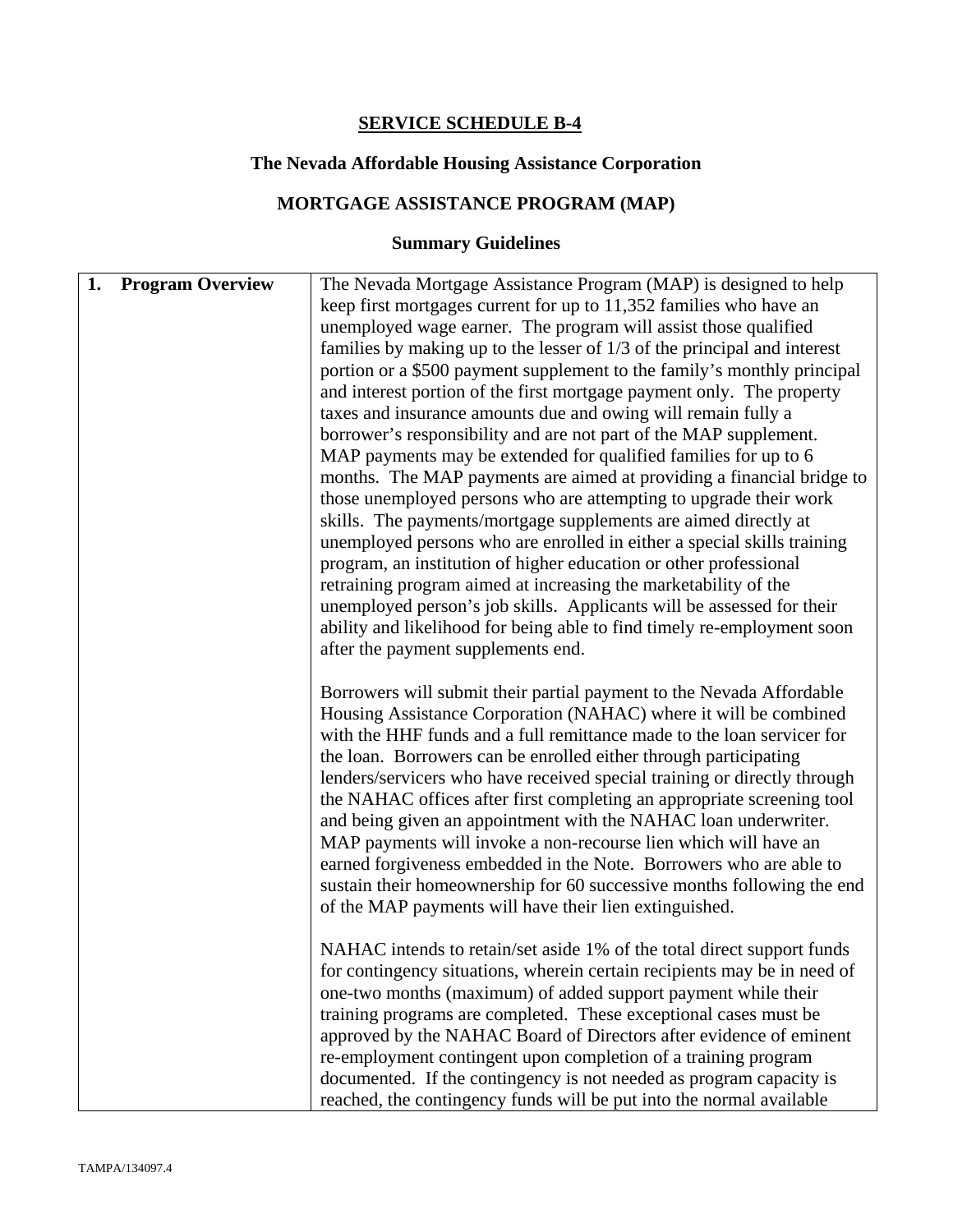|    |                                                                                       | funds for the MAP program. Further, the contingency will be reduced<br>pro rata to total MAP program capacity over time so that as the program<br>reaches 60% of capacity without use of any contingency funds, then<br>60% of the contingency will be released back into the main MAP fund.                                                                                                                                                                                                                                                                                                                                                                                                                                                                                                                                                                                                                                                                                                                                                                |
|----|---------------------------------------------------------------------------------------|-------------------------------------------------------------------------------------------------------------------------------------------------------------------------------------------------------------------------------------------------------------------------------------------------------------------------------------------------------------------------------------------------------------------------------------------------------------------------------------------------------------------------------------------------------------------------------------------------------------------------------------------------------------------------------------------------------------------------------------------------------------------------------------------------------------------------------------------------------------------------------------------------------------------------------------------------------------------------------------------------------------------------------------------------------------|
| 2. | <b>Program Goals</b>                                                                  | The MAP program's goal is to increase the probability that a borrower<br>and/or recipient's family has a stronger chance of sustaining<br>homeownership with the assistance from the HHF program. This<br>outcome would be due to the increased chances of being rehired with<br>newly enhanced skills which are obtained during mortgage payment<br>bridging period. It is hoped that qualified recipients will have assessed<br>their current job skills and the chances of rapid re-employment and<br>determined to take affirmative steps to upgrade their job skills in such a<br>way that their re-employment chances are enhanced. Thus, their ability<br>to keep and sustain current homeownership will be greatly improved in<br>the long run. The enhanced home ownership through re-employment<br>and job maintenance should decrease both the numbers and probability<br>of foreclosures.                                                                                                                                                       |
| 3. | <b>Target Population /</b><br><b>Areas</b>                                            | The State of Nevada is currently enduring the USA's highest<br>unemployment rate in its workforce. However, the highest levels of<br>unemployed persons in Nevada are primarily centered in the two urban<br>areas (Clark County/Las Vegas area and Reno/Sparks MSA) versus the<br>rural agricultural and mining areas. With the assistance of the Nevada<br>Department of Employment, Training and Rehabilitation's ("DETR")<br>published data, MAP funds will be allocated on a pro-rata basis to<br>jurisdictions based on a ratio of actual number of unemployed to total<br>State-wide unemployed as a general allocation matter. However, a<br>quarterly assessment will be undertaken to ensure allocations of<br>remaining funds are representative of changes to the unemployed<br>populations in all jurisdictions. Nevada's MAP program will be<br>targeting the unemployed population that is working to upgrade their<br>job-market skills in ways that most likely will lead to re-employment<br>shortly after the end of the MAP assistance. |
| 4. | <b>Program Allocation</b><br>(Excluding<br><b>Administrative</b><br><b>Expenses</b> ) | \$34,056,581.00                                                                                                                                                                                                                                                                                                                                                                                                                                                                                                                                                                                                                                                                                                                                                                                                                                                                                                                                                                                                                                             |
| 5. | <b>Borrower Eligibility</b><br><b>Criteria</b>                                        | To ensure both consistencies with previously approved Participation<br>Agreement programs and to lessen the burdens of administering the<br>MAP program, adherence to the same underwriting qualification<br>standards will be generally utilized. Thus, Applicant Eligibility Criteria<br>will consist of:                                                                                                                                                                                                                                                                                                                                                                                                                                                                                                                                                                                                                                                                                                                                                 |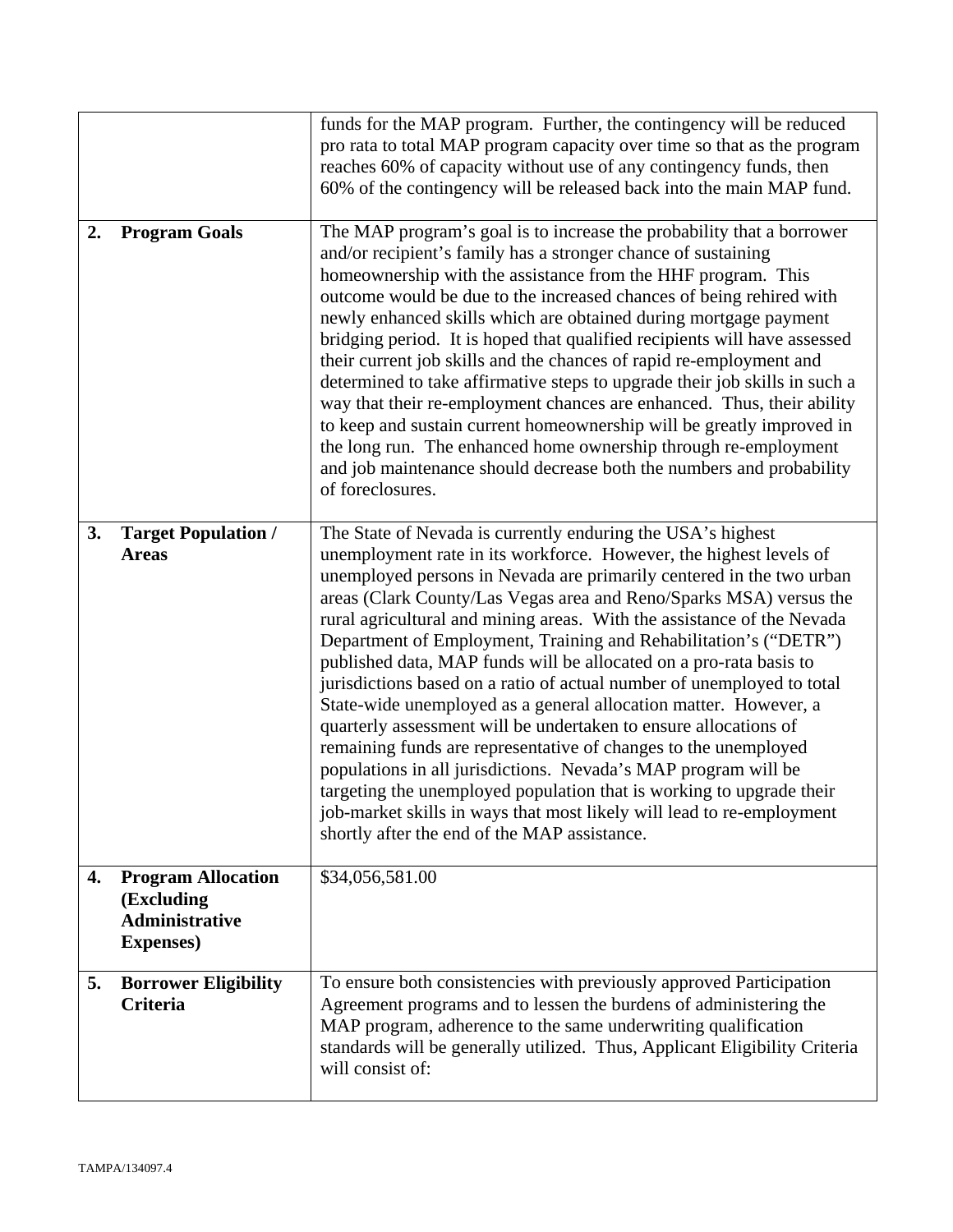|    |                             | Legal US Resident.<br>$\bullet$<br>Resident in Nevada 5 years in same dwelling.<br>٠<br>Current income does not exceed 120% of Area Median Income<br>(2010).<br>Applicant must be facing eminent default.<br>Applicant must be experiencing financial hardship due specifically<br>to unemployed status which must be verified via the Nevada<br>Department of Employment, Training and Rehabilitation.<br>Applicant will be required to provide a financial Hardship Affidavit<br>٠<br>attesting to their inability to make mortgage payments.<br>Applicant must be currently enrolled or will be enrolled during the<br>$\bullet$<br>period of assistance, in a viable retraining, new skills training or<br>academic program that creates new or upgraded job skills. New<br>training must relate specifically to making applicant able to be<br>employed in a short-period of time following assistance and<br>therefore sustain homeownership going forward.<br>Basic eligibility criteria will be analyzed either on-line by the applicant's<br>visit to the web site and using the 'screening tool' or directly at the<br>NAHAC offices. If applicants meet screening criteria, application<br>packages will be assembled by the NAHAC underwriters who will do<br>the full verifications/confirmation, enter the applicant's data into the<br>NAHAC database and accounts payable systems and begin the<br>relationship with the borrower's participating banks/lenders/servicers to<br>ensure aid is acceptable to them. |  |
|----|-----------------------------|-----------------------------------------------------------------------------------------------------------------------------------------------------------------------------------------------------------------------------------------------------------------------------------------------------------------------------------------------------------------------------------------------------------------------------------------------------------------------------------------------------------------------------------------------------------------------------------------------------------------------------------------------------------------------------------------------------------------------------------------------------------------------------------------------------------------------------------------------------------------------------------------------------------------------------------------------------------------------------------------------------------------------------------------------------------------------------------------------------------------------------------------------------------------------------------------------------------------------------------------------------------------------------------------------------------------------------------------------------------------------------------------------------------------------------------------------------------------------------------------------------------------------------------|--|
| 6. | <b>Property / Loan</b>      | Owner occupied.                                                                                                                                                                                                                                                                                                                                                                                                                                                                                                                                                                                                                                                                                                                                                                                                                                                                                                                                                                                                                                                                                                                                                                                                                                                                                                                                                                                                                                                                                                                   |  |
|    | <b>Eligibility Criteria</b> |                                                                                                                                                                                                                                                                                                                                                                                                                                                                                                                                                                                                                                                                                                                                                                                                                                                                                                                                                                                                                                                                                                                                                                                                                                                                                                                                                                                                                                                                                                                                   |  |
|    |                             | The higher Targeted Area limit calculation will be utilized (115% of area<br>median). Thus, per the HUD Procedure, the maximum mortgage limits<br>would be:                                                                                                                                                                                                                                                                                                                                                                                                                                                                                                                                                                                                                                                                                                                                                                                                                                                                                                                                                                                                                                                                                                                                                                                                                                                                                                                                                                       |  |
|    |                             | a. Clark County: \$427,184                                                                                                                                                                                                                                                                                                                                                                                                                                                                                                                                                                                                                                                                                                                                                                                                                                                                                                                                                                                                                                                                                                                                                                                                                                                                                                                                                                                                                                                                                                        |  |
|    |                             | b. Reno/Sparks SMSA: \$431,189                                                                                                                                                                                                                                                                                                                                                                                                                                                                                                                                                                                                                                                                                                                                                                                                                                                                                                                                                                                                                                                                                                                                                                                                                                                                                                                                                                                                                                                                                                    |  |
|    |                             | Rural Nevada Areas: \$347,087<br>$c_{\cdot}$                                                                                                                                                                                                                                                                                                                                                                                                                                                                                                                                                                                                                                                                                                                                                                                                                                                                                                                                                                                                                                                                                                                                                                                                                                                                                                                                                                                                                                                                                      |  |
| 7. | <b>Program Exclusions</b>   | • Having failed a HAMP loan temporary period by voluntary non-<br>compliance, as determined by Eligible Entity.                                                                                                                                                                                                                                                                                                                                                                                                                                                                                                                                                                                                                                                                                                                                                                                                                                                                                                                                                                                                                                                                                                                                                                                                                                                                                                                                                                                                                   |  |
| 8. | <b>Structure of</b>         | All MAP program assistance will be structured as a 0% interest,                                                                                                                                                                                                                                                                                                                                                                                                                                                                                                                                                                                                                                                                                                                                                                                                                                                                                                                                                                                                                                                                                                                                                                                                                                                                                                                                                                                                                                                                   |  |
|    | <b>Assistance</b>           | forgivable nonrecourse loan, secured by a junior lien recorded against<br>the property, which will be forgiven over a period of time not to exceed                                                                                                                                                                                                                                                                                                                                                                                                                                                                                                                                                                                                                                                                                                                                                                                                                                                                                                                                                                                                                                                                                                                                                                                                                                                                                                                                                                                |  |
|    |                             | 5 years. The loans will only be repayable if the borrower sells the                                                                                                                                                                                                                                                                                                                                                                                                                                                                                                                                                                                                                                                                                                                                                                                                                                                                                                                                                                                                                                                                                                                                                                                                                                                                                                                                                                                                                                                               |  |
|    |                             | property before the 60 month time period expires and there is sufficient                                                                                                                                                                                                                                                                                                                                                                                                                                                                                                                                                                                                                                                                                                                                                                                                                                                                                                                                                                                                                                                                                                                                                                                                                                                                                                                                                                                                                                                          |  |
|    |                             | equity to pay the loan. All MAP provided funds returned to program                                                                                                                                                                                                                                                                                                                                                                                                                                                                                                                                                                                                                                                                                                                                                                                                                                                                                                                                                                                                                                                                                                                                                                                                                                                                                                                                                                                                                                                                |  |
|    |                             | may be recycled until U.S. Treasury imposed deadline of December 31,<br>2017. Thereafter they will be returned to Treasury. The MAP assistance                                                                                                                                                                                                                                                                                                                                                                                                                                                                                                                                                                                                                                                                                                                                                                                                                                                                                                                                                                                                                                                                                                                                                                                                                                                                                                                                                                                    |  |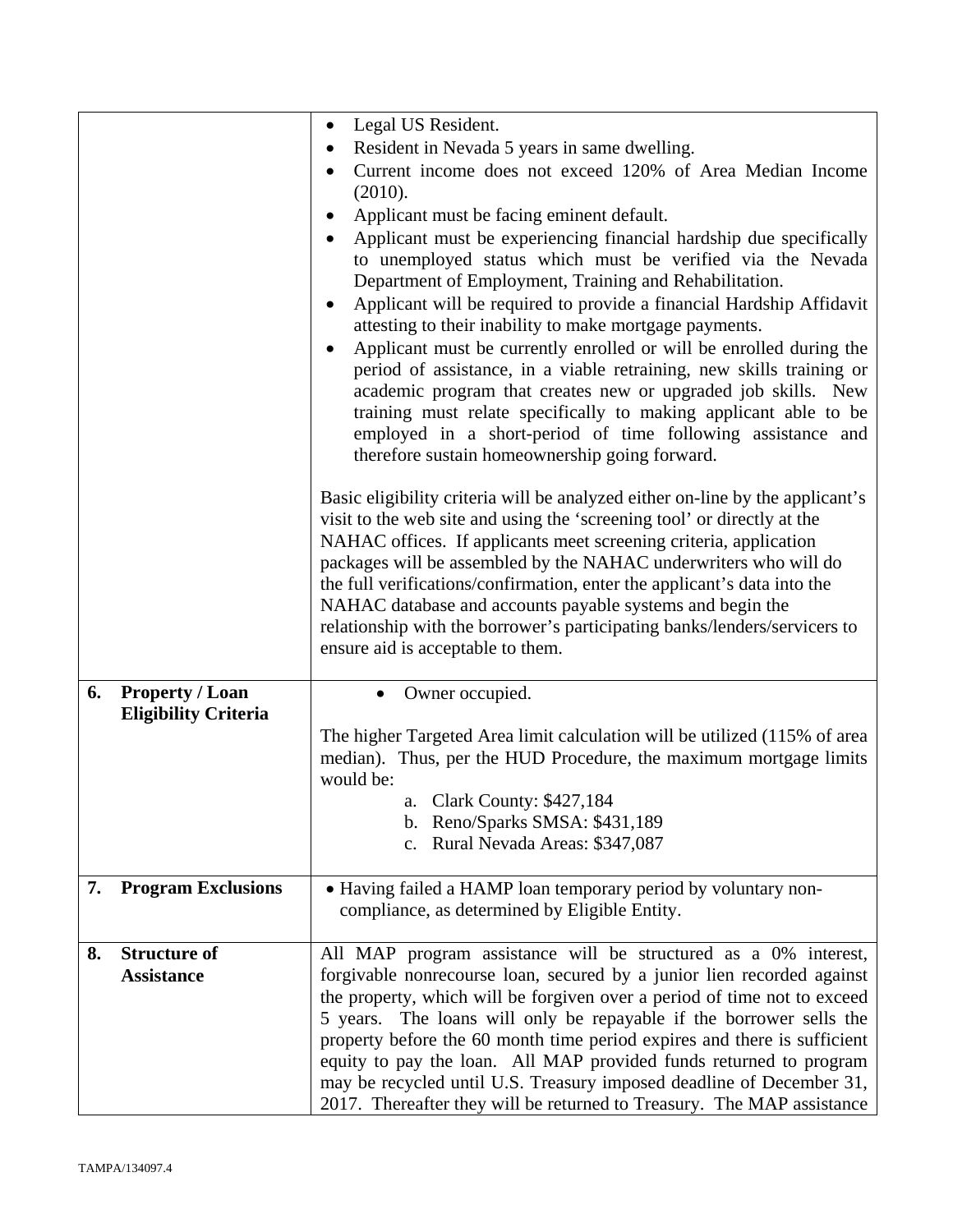|    |                                                                  | will be as an 'earned forgiveness' loan that is forgiven 20% each year.                                                                                                                                                                                                                                                                                                                                                                                                                                                                                                                                |  |
|----|------------------------------------------------------------------|--------------------------------------------------------------------------------------------------------------------------------------------------------------------------------------------------------------------------------------------------------------------------------------------------------------------------------------------------------------------------------------------------------------------------------------------------------------------------------------------------------------------------------------------------------------------------------------------------------|--|
| 9. | <b>Per Household</b><br><b>Assistance</b>                        | The planned MAP program level of assistance should average<br>approximately \$500/month per recipient for up to 6 months or an<br>expected average mortgage payment assistance of \$3,000.                                                                                                                                                                                                                                                                                                                                                                                                             |  |
|    | 10. Duration of Assistance                                       | The MAP assistance will last the lesser of 6 months or up to 2 months<br>after reemployment.                                                                                                                                                                                                                                                                                                                                                                                                                                                                                                           |  |
|    | 11. Estimated Number of<br>Participating<br><b>Households</b>    | Based upon average assistance of \$3,000 then the expected number of<br>potential recipients should be approximately 11,352. However, this<br>number may be decreased slightly if the contingency funds described in<br>Section 1 are utilized for such purpose.                                                                                                                                                                                                                                                                                                                                       |  |
|    | 12. Program Inception /<br><b>Duration</b>                       | Approximately 45 days after final U.S. Treasury approval. Given the<br>program limit of six months worth of assistance, this means that the full<br>utilization of MAP program funds should run down in approximately 15-<br>18 months.                                                                                                                                                                                                                                                                                                                                                                |  |
|    | 13. Program Interactions<br>with Other HFA<br><b>Programs</b>    | The MAP program could have some forms of interaction with the other<br>HHF programs. Specifically, if a MAP program recipient does achieve<br>re-employment status and would possibly be a candidate for a HHF<br>principal reduction program, then NAHAC will advise the borrower of<br>such. However, if the recipient drops out of the MAP program due to<br>failing to complete their retraining program, and it appears evident that<br>the borrower may lose their home due to lack of means to sustain the<br>mortgage, then the borrower will be advised about the HHF short-sale<br>program.  |  |
|    | 14. Program Interactions<br>with HAMP                            | The MAP program could have some form of interaction with HAMP.<br>HHF Funds (MAP) would be utilized prior to HAMP UP. Implementing<br>the program in this order is the most beneficial to the borrower and<br>investor since payments would continue to be made instead of<br>capitalized, and no late charges or adverse credit reporting would occur.<br>If a MAP program recipient does achieve re-employment status and the<br>borrower would possibly be a candidate for either a HAMP modification<br>and/or a HAMP principal reduction program, then NAHAC will advise<br>the borrower of such. |  |
|    | 15. Program Leverage<br>with Other Financial<br><b>Resources</b> | NAHAC will work with loan servicers for each qualified recipient to<br>ensure that the funds from the MAP program payments are utilized<br>strictly for the borrower's 'current P&I payments and not to 'make up'<br>any past due penalties or payments. NAHAC underwriting staff will<br>communicate with the servicer to ensure that the MAP payments are<br>credited only toward current amounts of P&I due by the borrower. If<br>this means that the borrower and servicer have to execute some form of                                                                                           |  |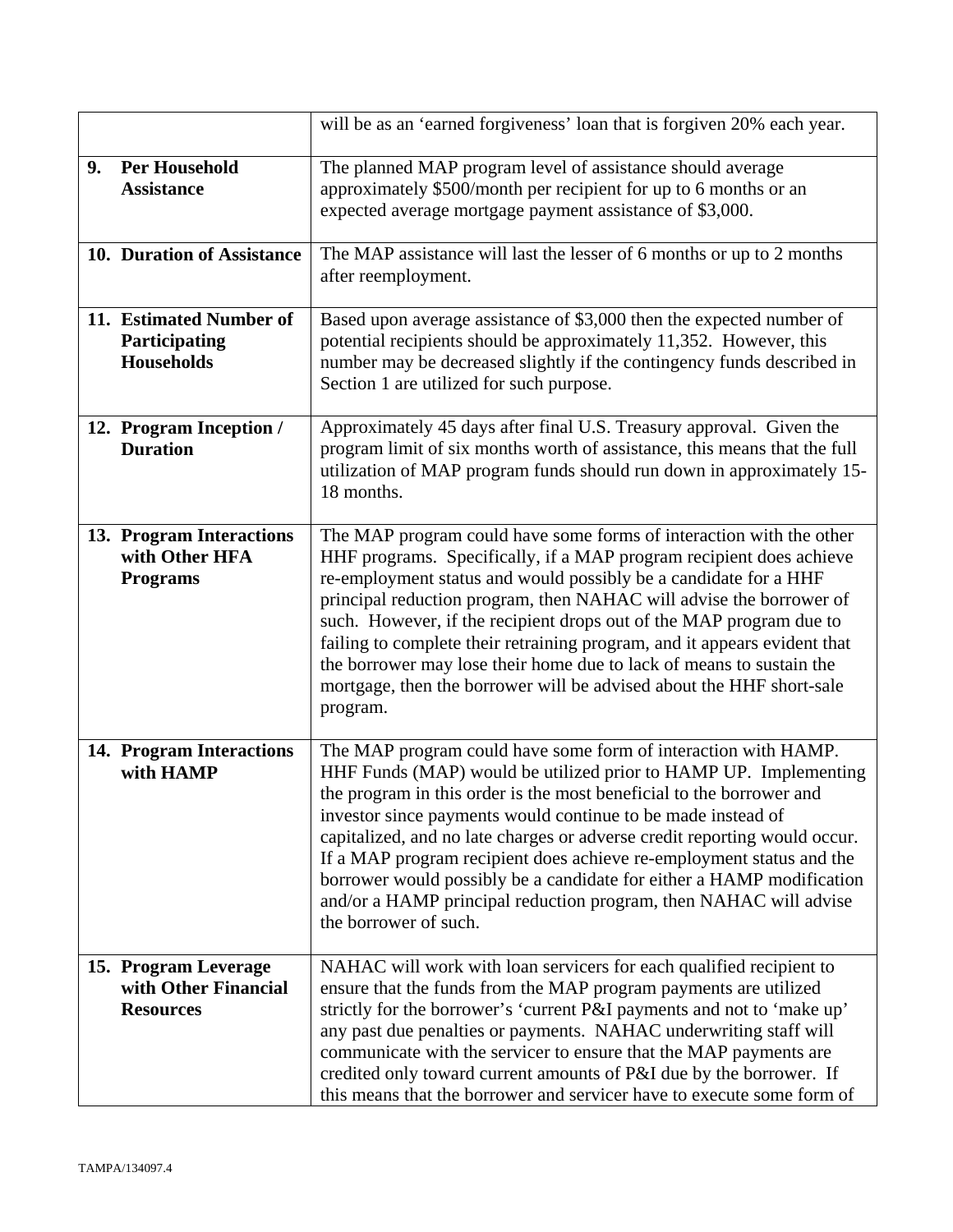|                                              | forbearance or forgiveness on past due amounts, NAHAC will be<br>prepared to assist the borrower with the servicer on this. It is hoped that<br>the servicers will cooperate on these matters. But until NAHAC actually<br>begins distributing Servicer Participation Agreements for the MAP<br>program, actual servicer participation cannot be accurately determined. |  |
|----------------------------------------------|-------------------------------------------------------------------------------------------------------------------------------------------------------------------------------------------------------------------------------------------------------------------------------------------------------------------------------------------------------------------------|--|
| 16. Qualify as an<br>Unemployment<br>Program | $\boxtimes$ Yes<br>⊟ No                                                                                                                                                                                                                                                                                                                                                 |  |